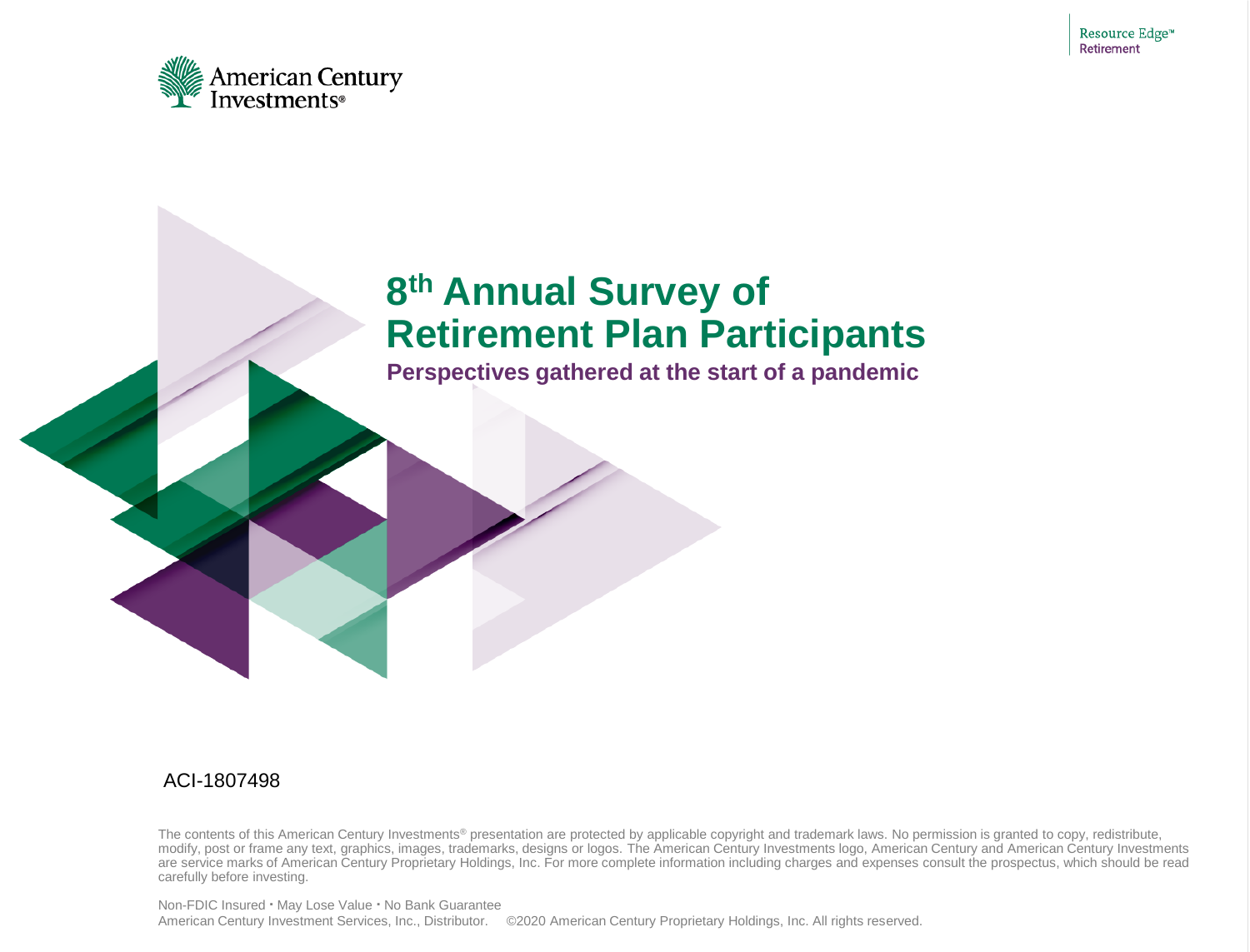

#### **Defining generations at work**









**Boomer 1946-1964**

**Gen X 1965-1979**

**Millennial 1980-1994**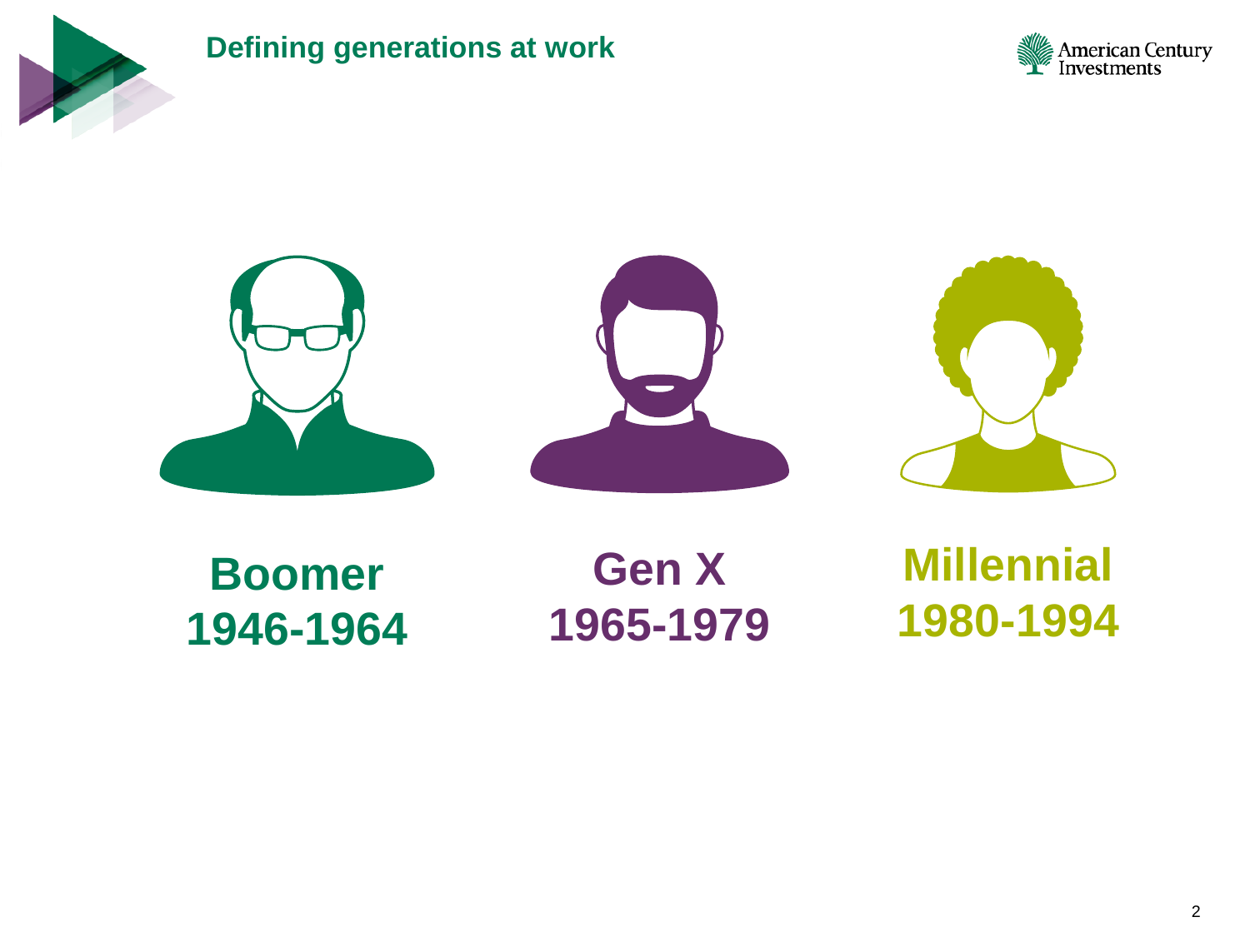

#### **Themes**





**Strong Feelings About Goals, Savings Behavior, Regrets and Expectations**



**"Extreme" or "Uber" 401(k) Plans** 



**Piqued Interest in Retirement Income, ESG and Holistic Advice**



**Risk and Worry**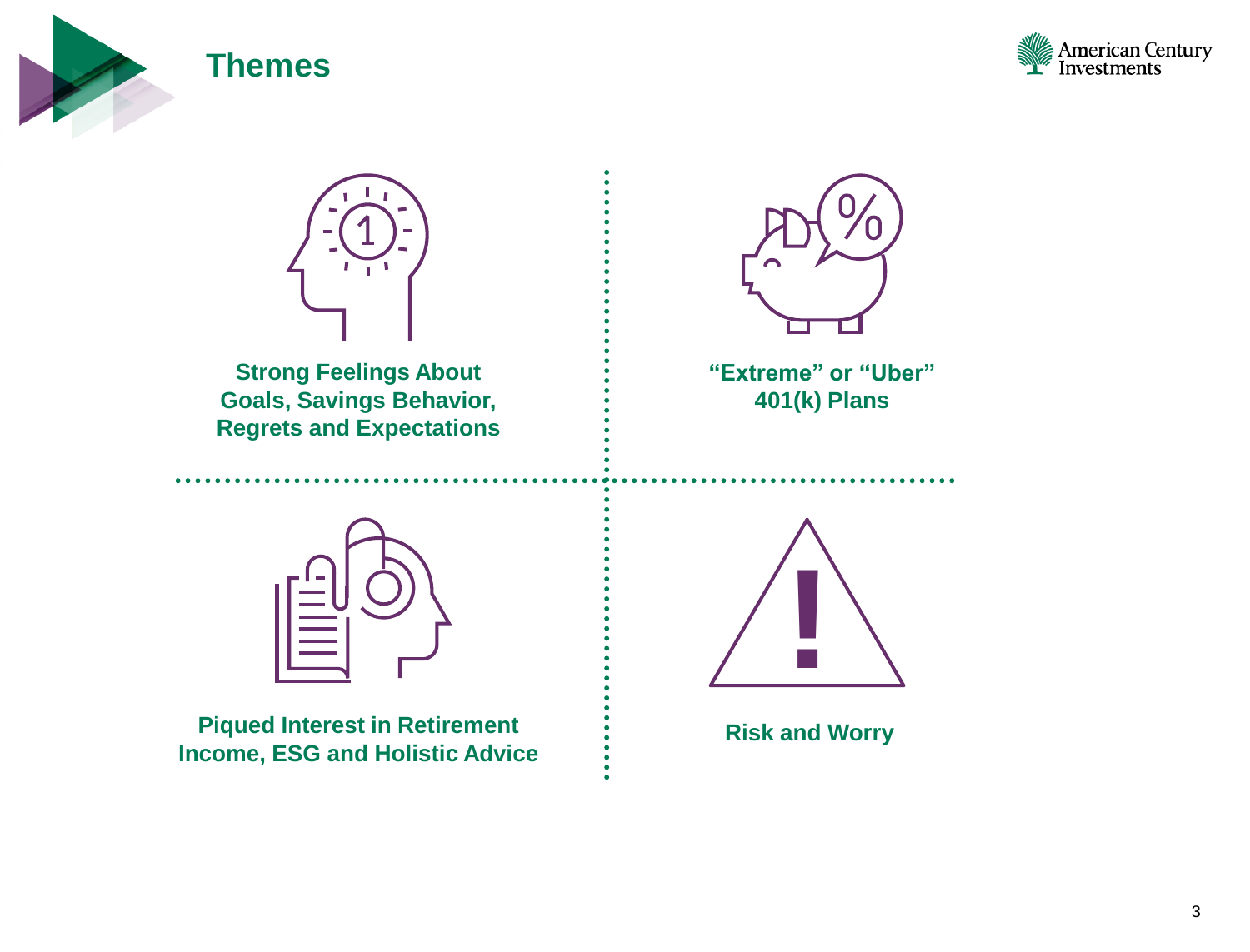





## **Sentiments**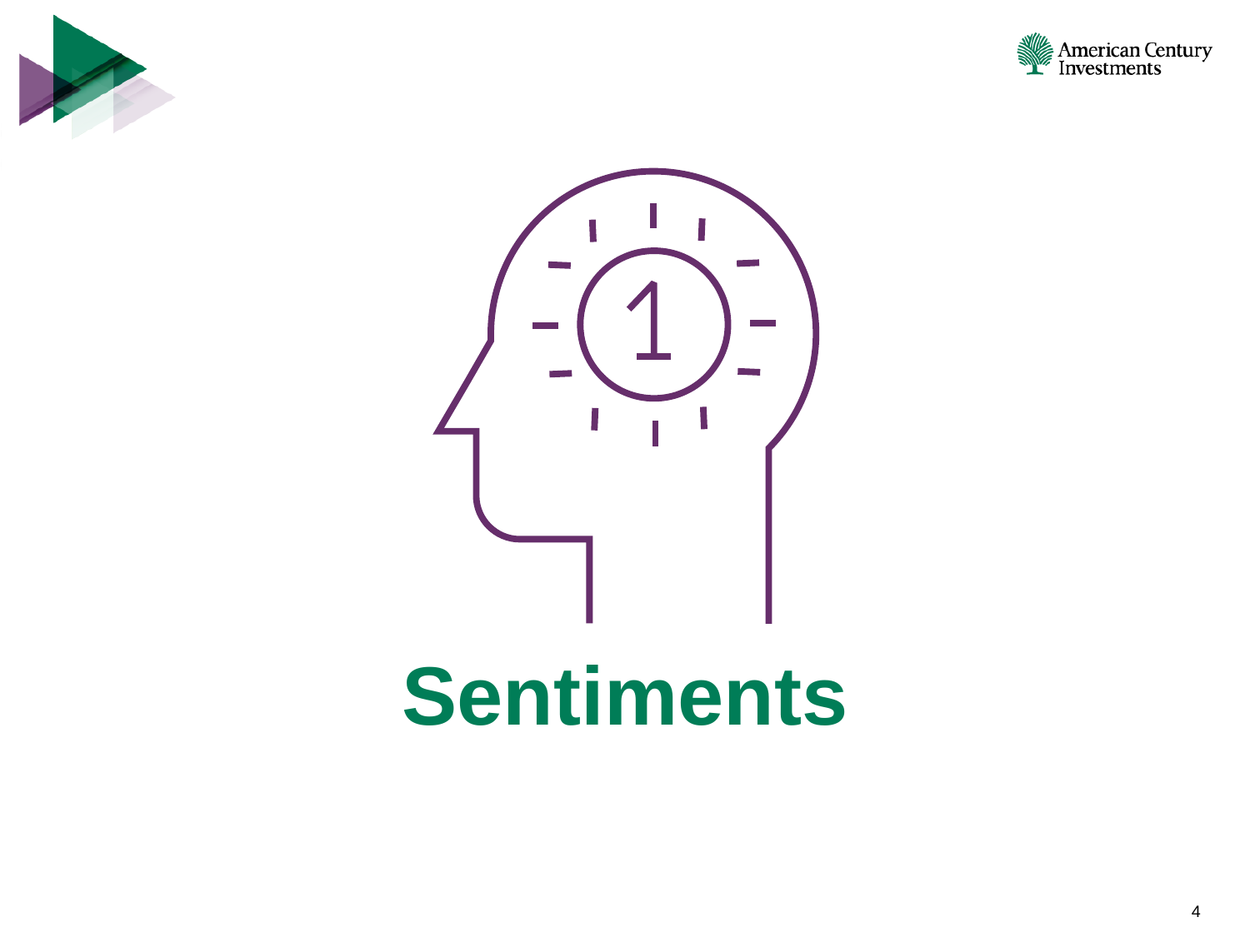



Men and those with assets of \$100k or more

American Century<br>Finvestments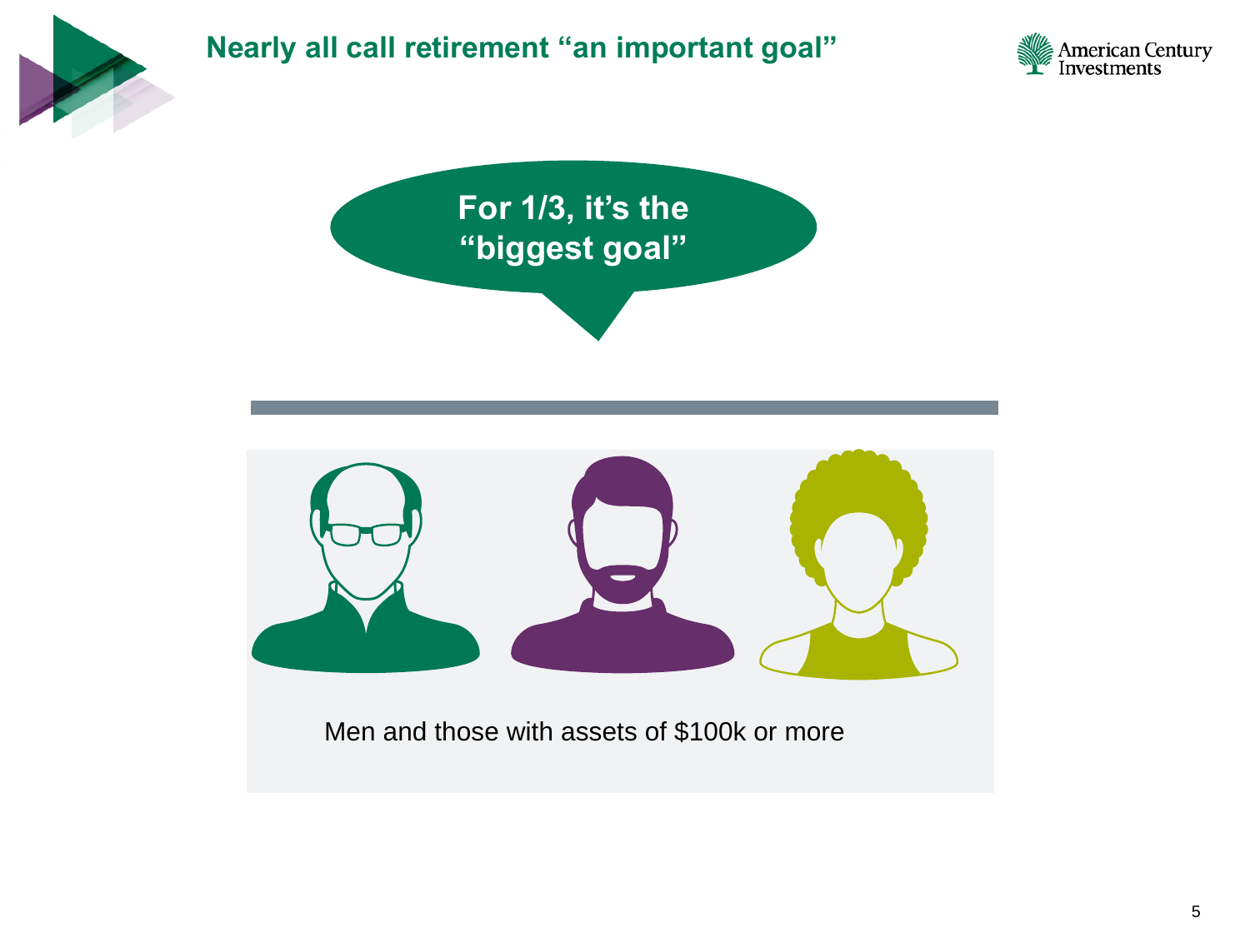





Boomer



Gen X



- *1. Saving enough for retirement*
- *2. Health / living a healthy enough lifestyle*
- *3. Having enough for the next unexpected expense*
- *1. Saving enough for retirement*
- *2. Having enough for the next unexpected expense*
- *3. TIE*
	- *Health / living a healthy enough lifestyle*
	- *Paying / saving for housing*
	- *Investing properly for goals*
- *1. Having enough for the next unexpected expense*
- *2. Saving enough for retirement*
- *3. Health / living a healthy enough lifestyle*

**Millennial**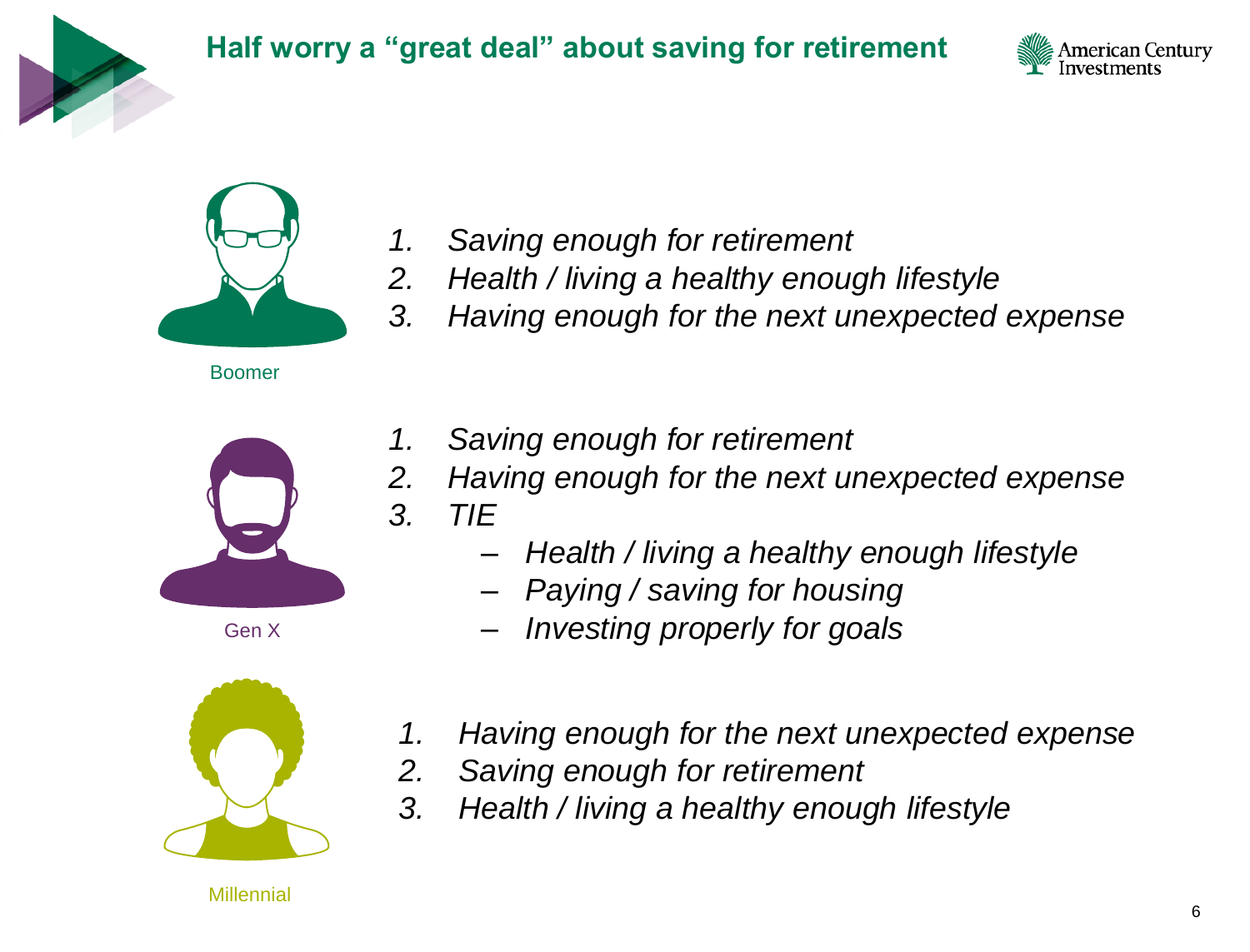



#### **Importance of Financial Obligations**

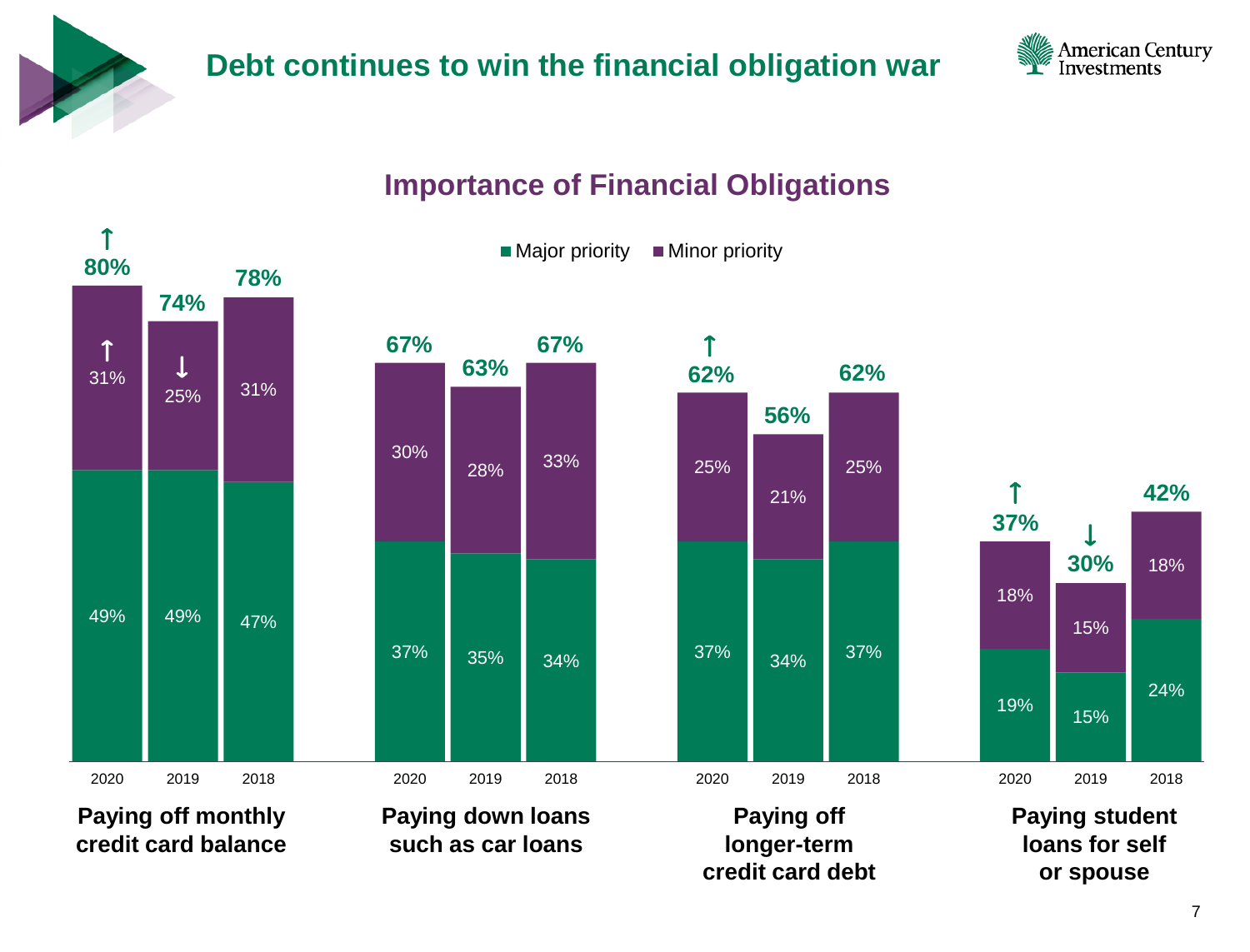

#### **Financial priorities are influenced by generation**



#### **Importance of Financial Obligations**

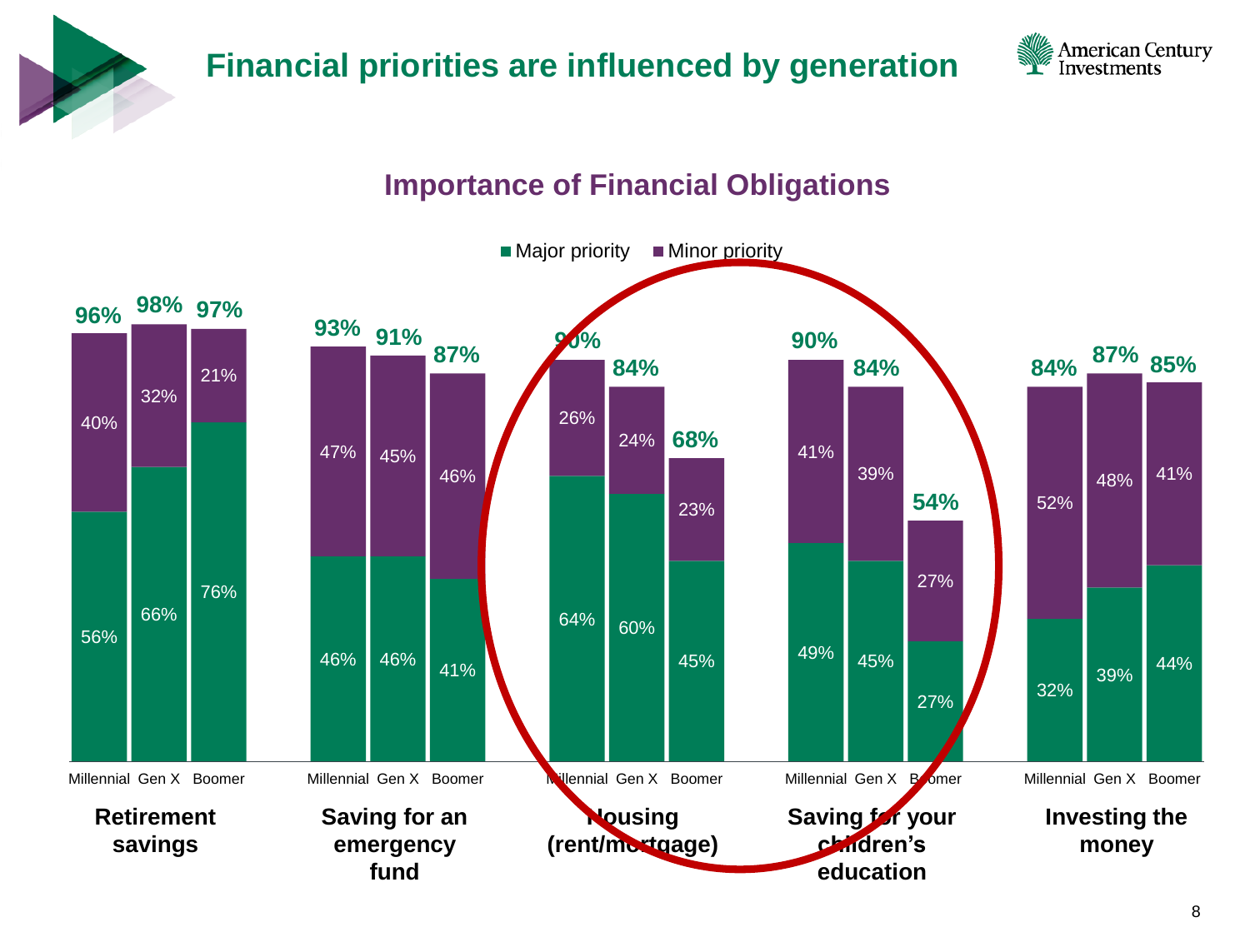#### **Making the grade**



#### **Grade for the Job Done on Retirement Saving**



**Six in 10 Boomers give themselves an "A" or "B"**

**Those with assets over \$100k are more likely to give an "A" or "B"**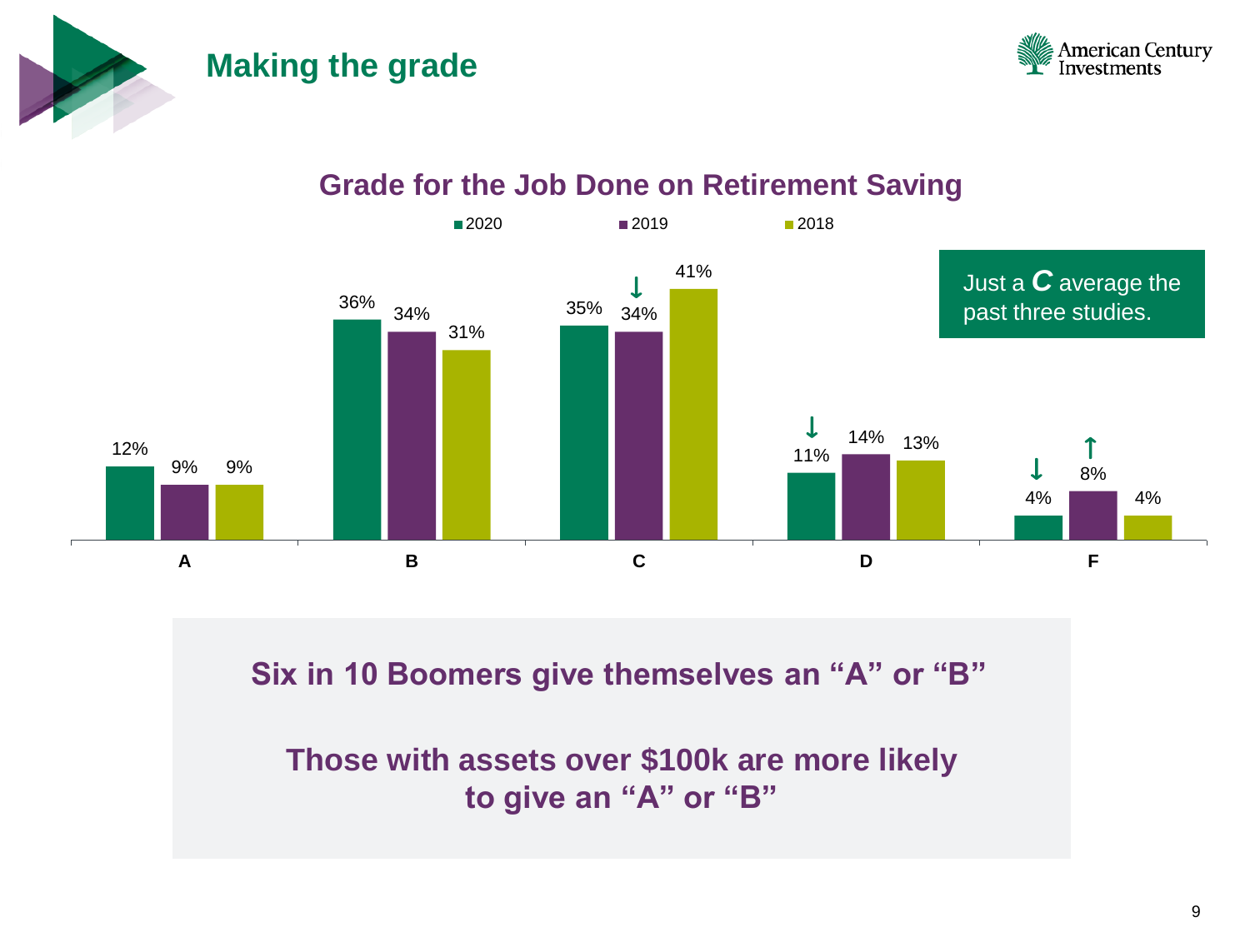

#### **Eight in 10 have at least "a little" regret**





 $\blacksquare$  Boomers  $\blacksquare$  Gen X  $\blacksquare$  Millennials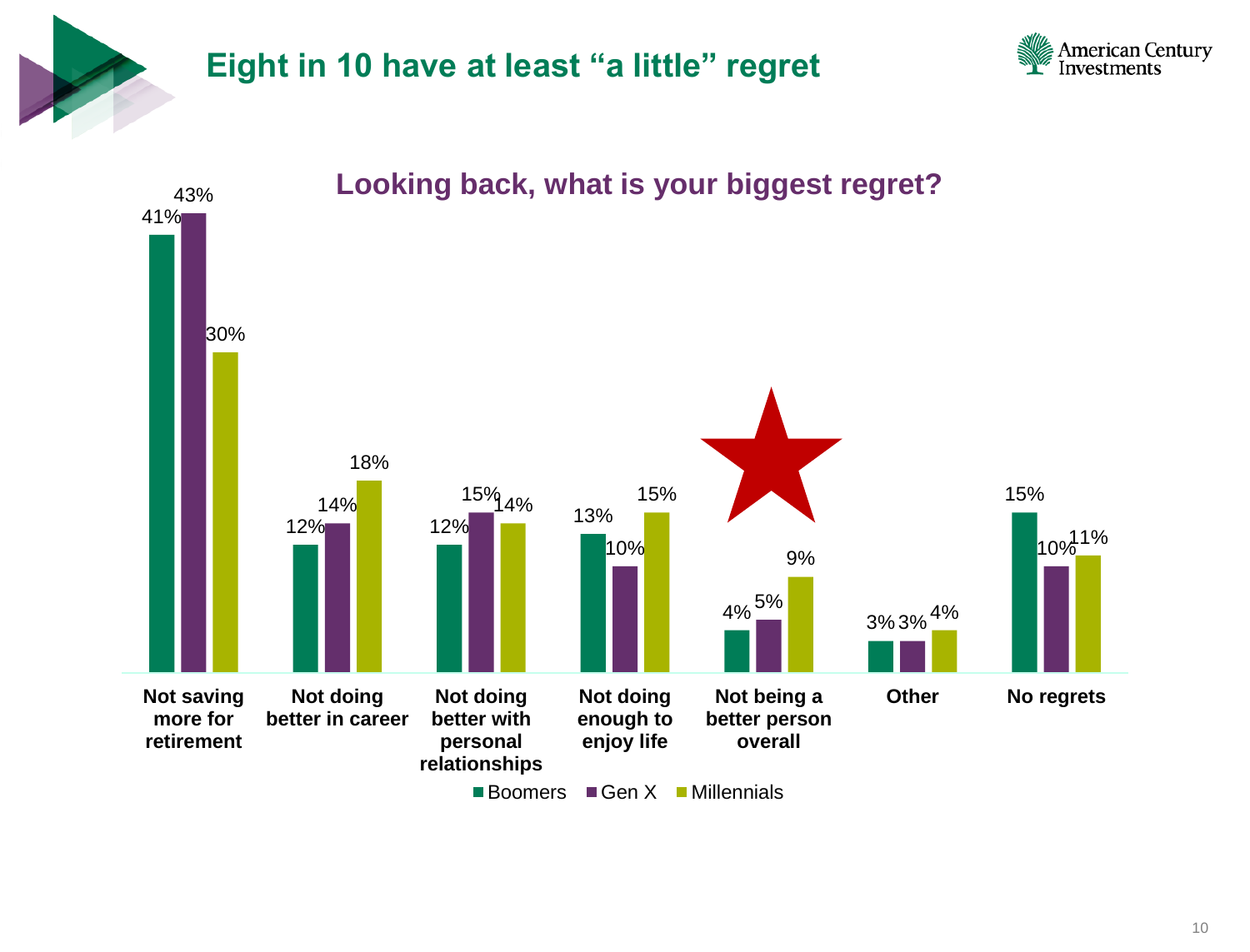

**Seven in 10 say they saved less than they should have in their younger years**



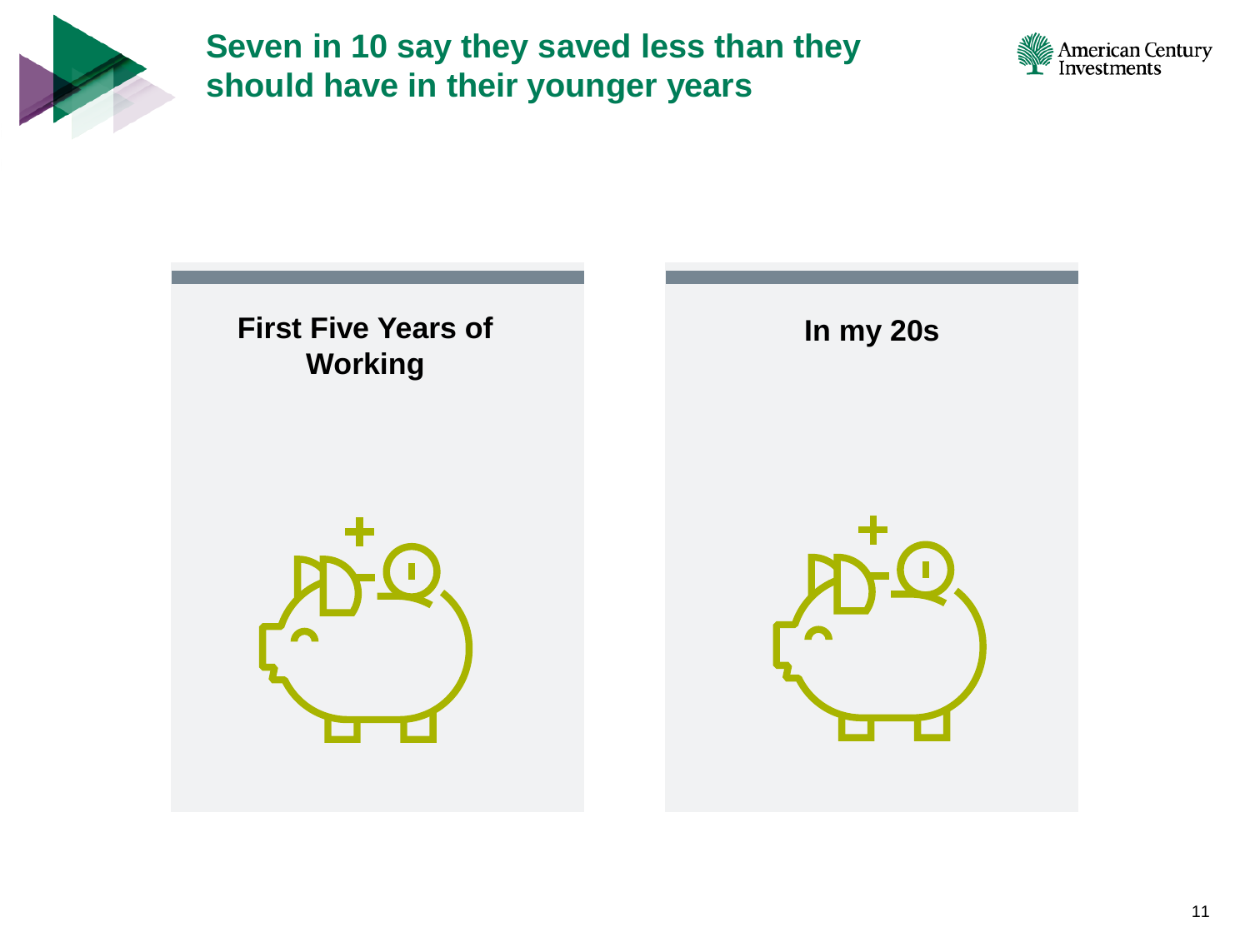

**When thinking about retirement, what excites you the most?** 



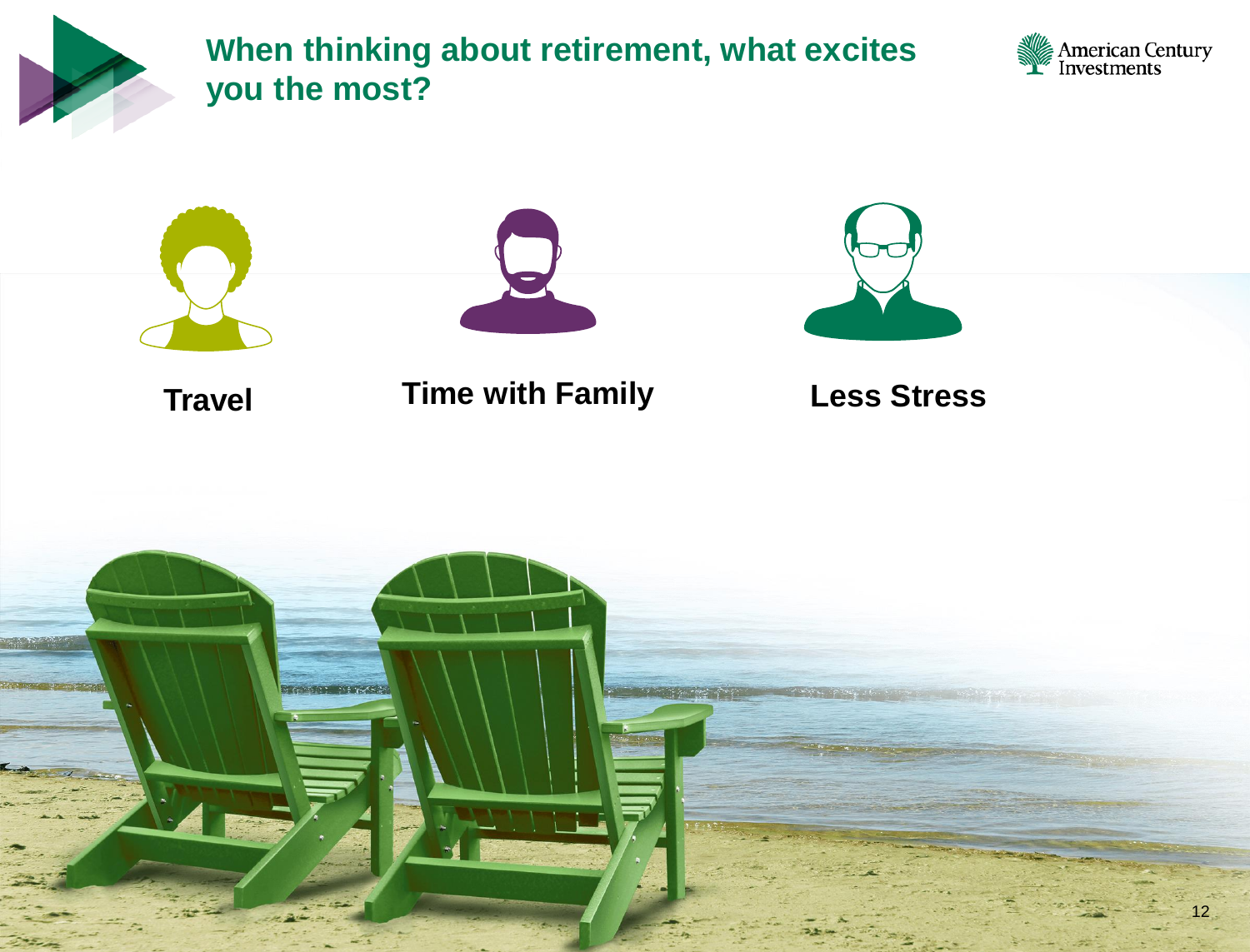

#### **Standard of living expectations differ**



#### **Millennials are much more optimistic than Boomers**

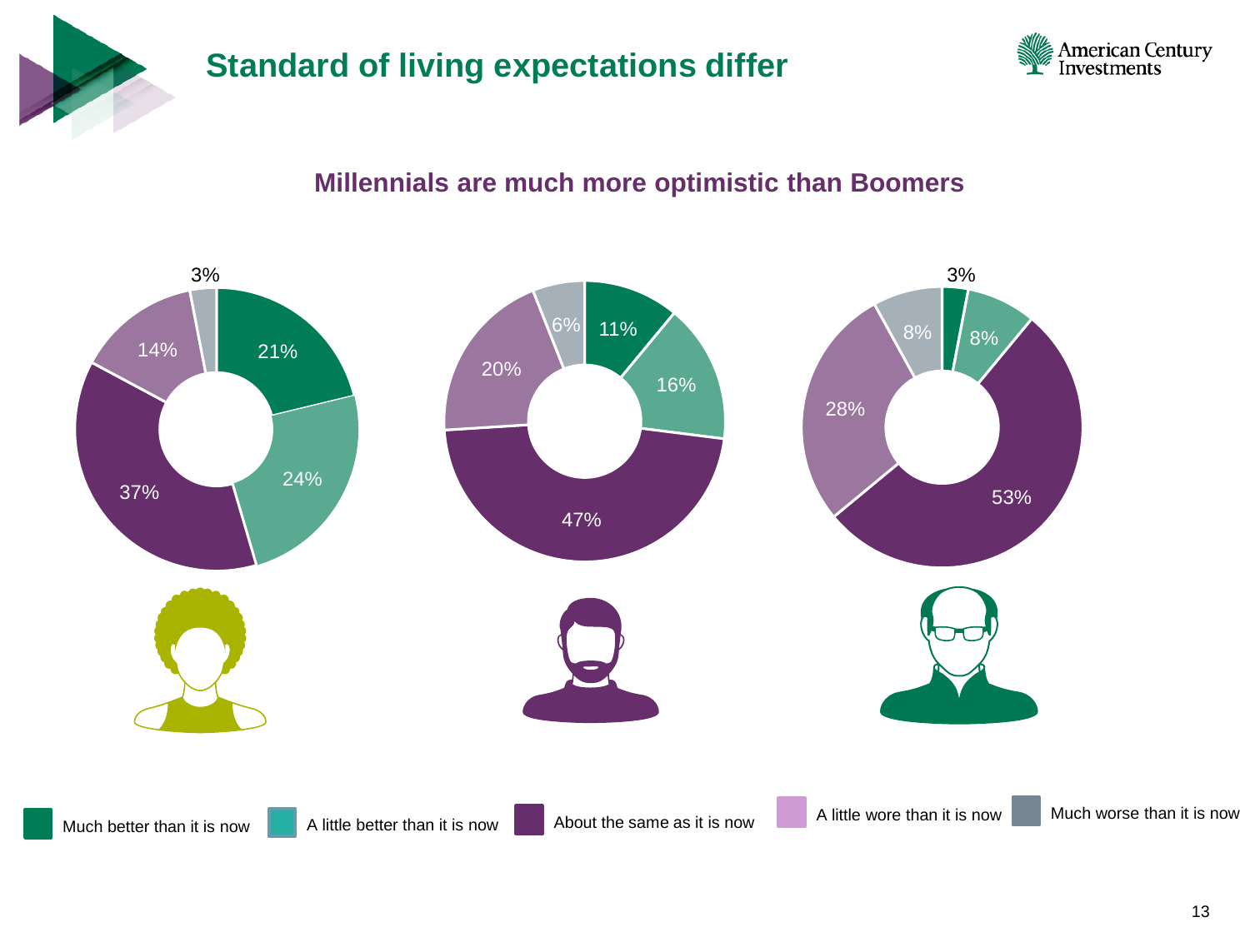



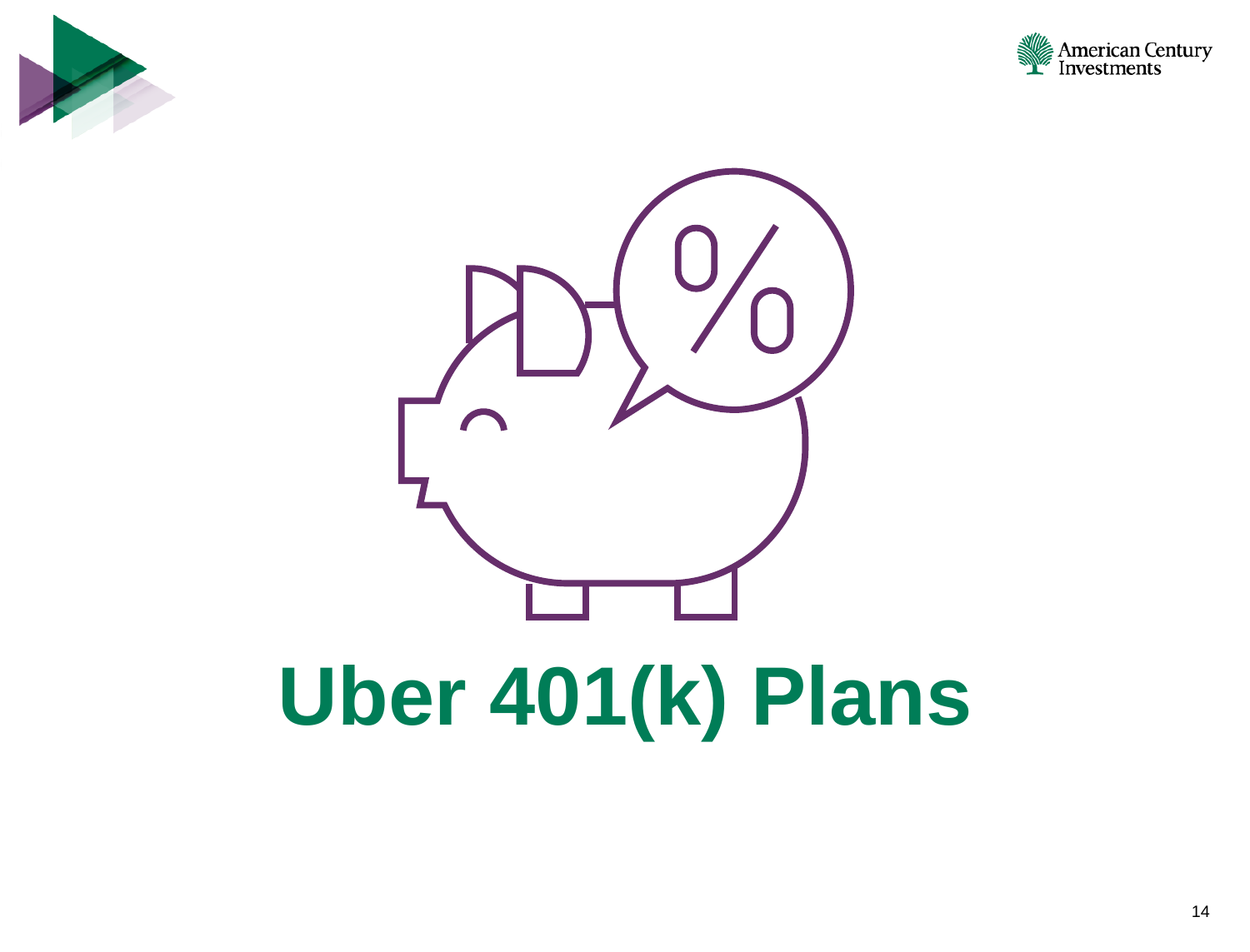

#### **Retirement benefits are highly valued**





believe their employer-sponsored retirement plan is one of the most important benefits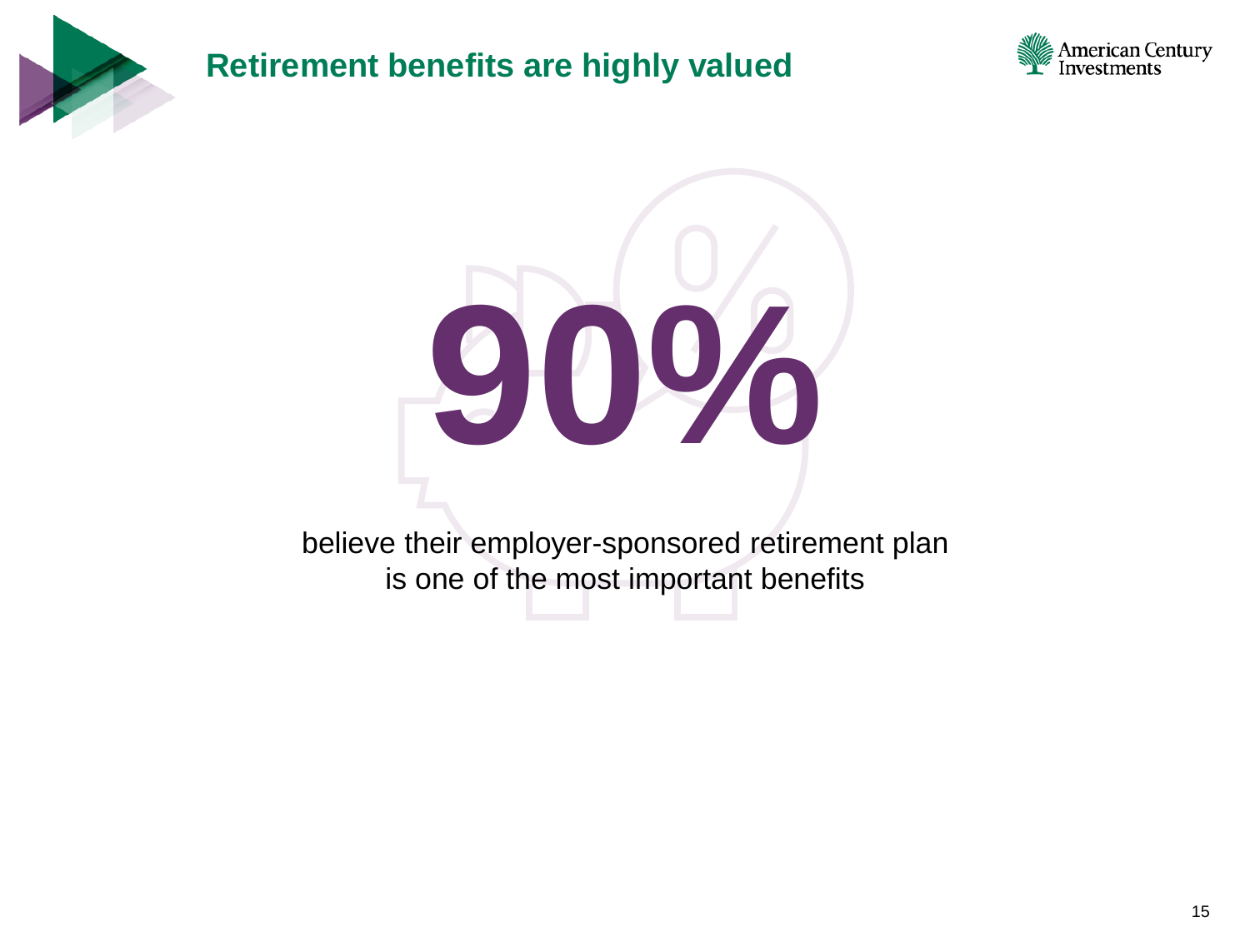

**Wide support for automatic features**



## **10** support automatic enrollment at 6%



**2/3** believe their employer should automatically enroll employees into their plan at a set percent **and** increase it automatically each year employees into their plan at a set percent *and* increase it automatically each year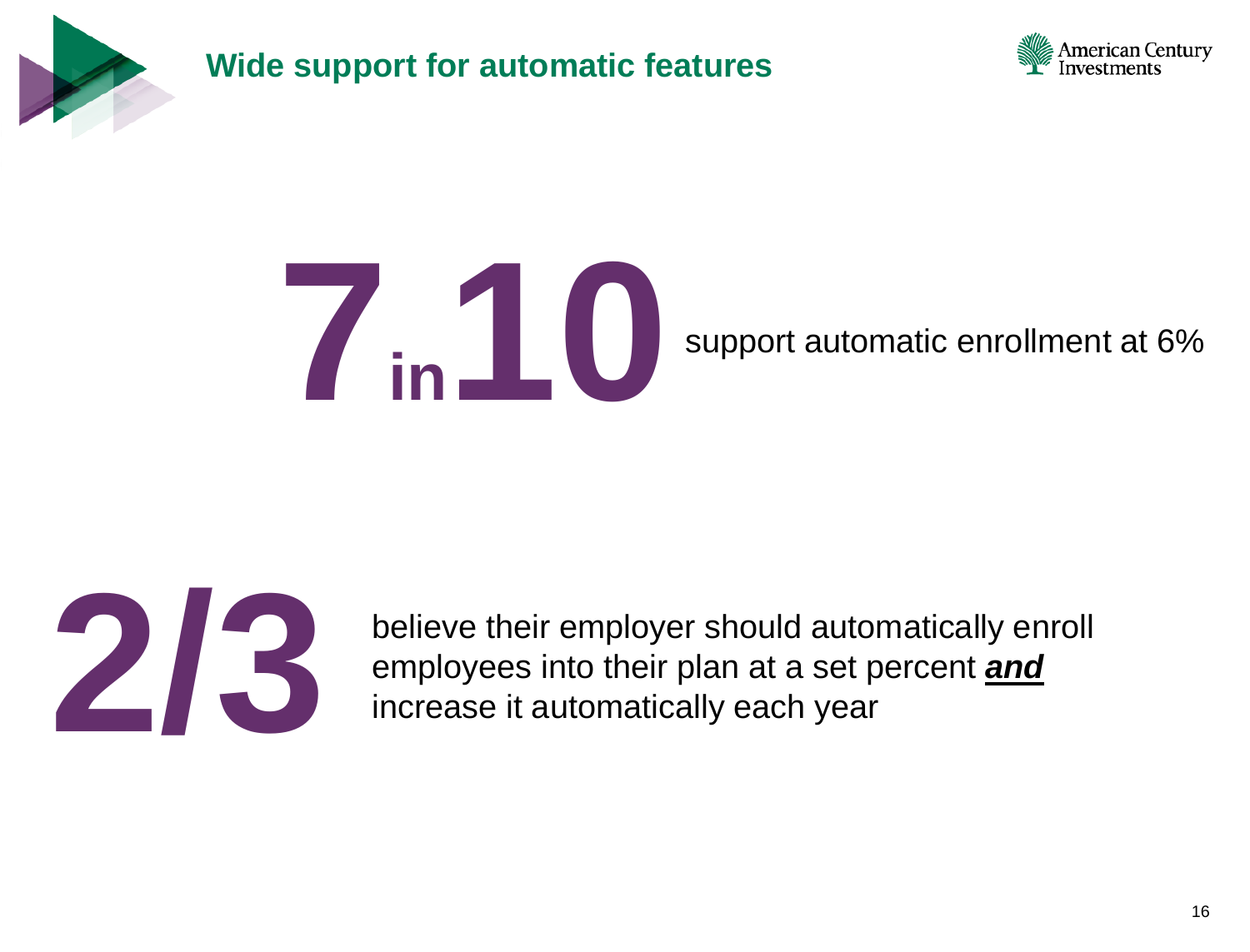

**Wide support for automatic features**



# **60%**

Feel more positively about a company that offers automatic enrollment, automatic increase and target-date investments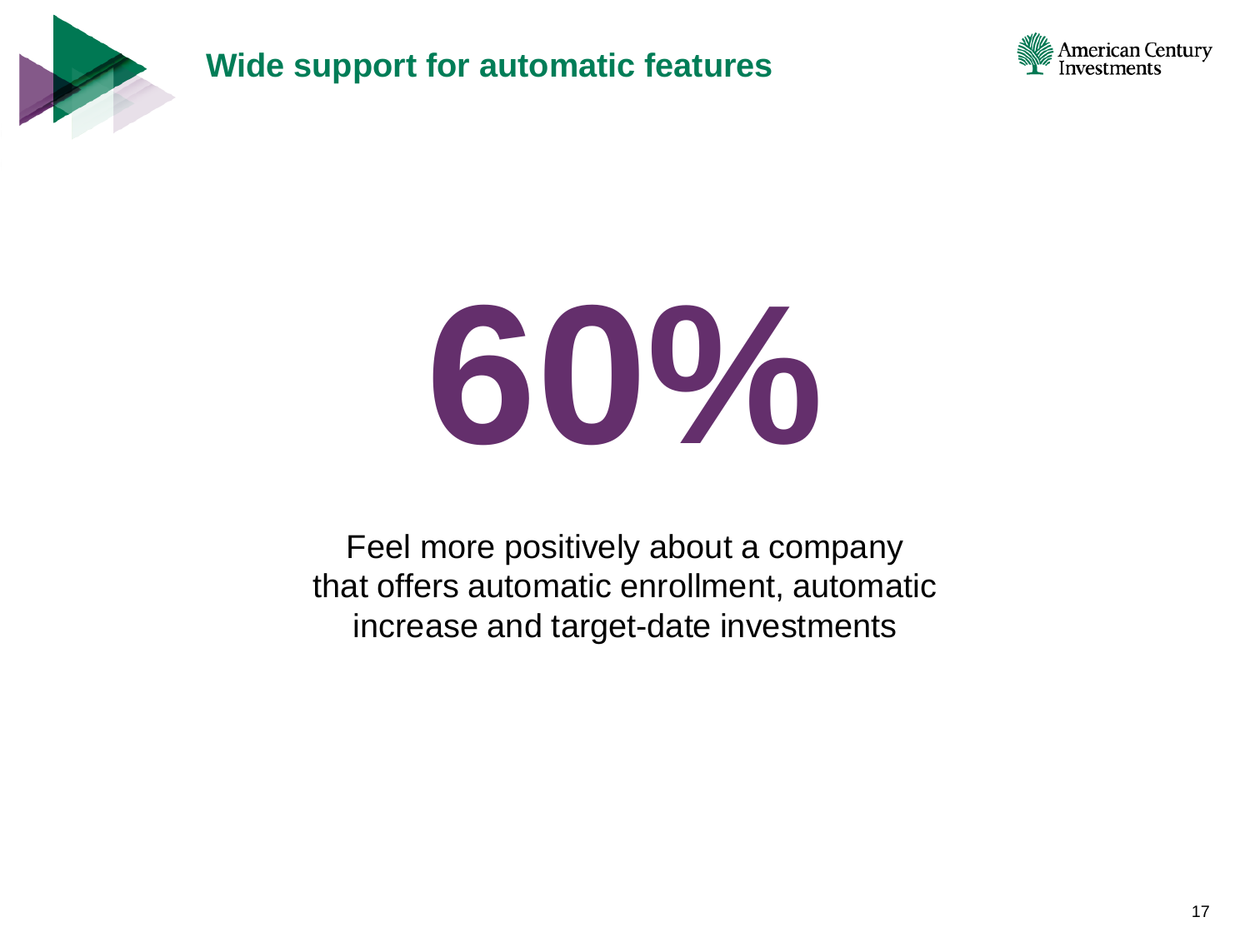



*"People won't miss that amount [and that is an advantage]… They won't miss the minimal amount that comes out of their check…I personally don't see any [downsides]. I think they can opt out of that if they want...people probably don't even realize it and it's just working to their benefit, so it's kind of like helping without their knowledge."* 

Owner; \$10 million to \$24.9 million plan assets

*"No...I wouldn't make peoples' decisions for them. It's not my money. I don't know what they need to spend money on."* 

Owner; \$10 million to \$24.9 million plan assets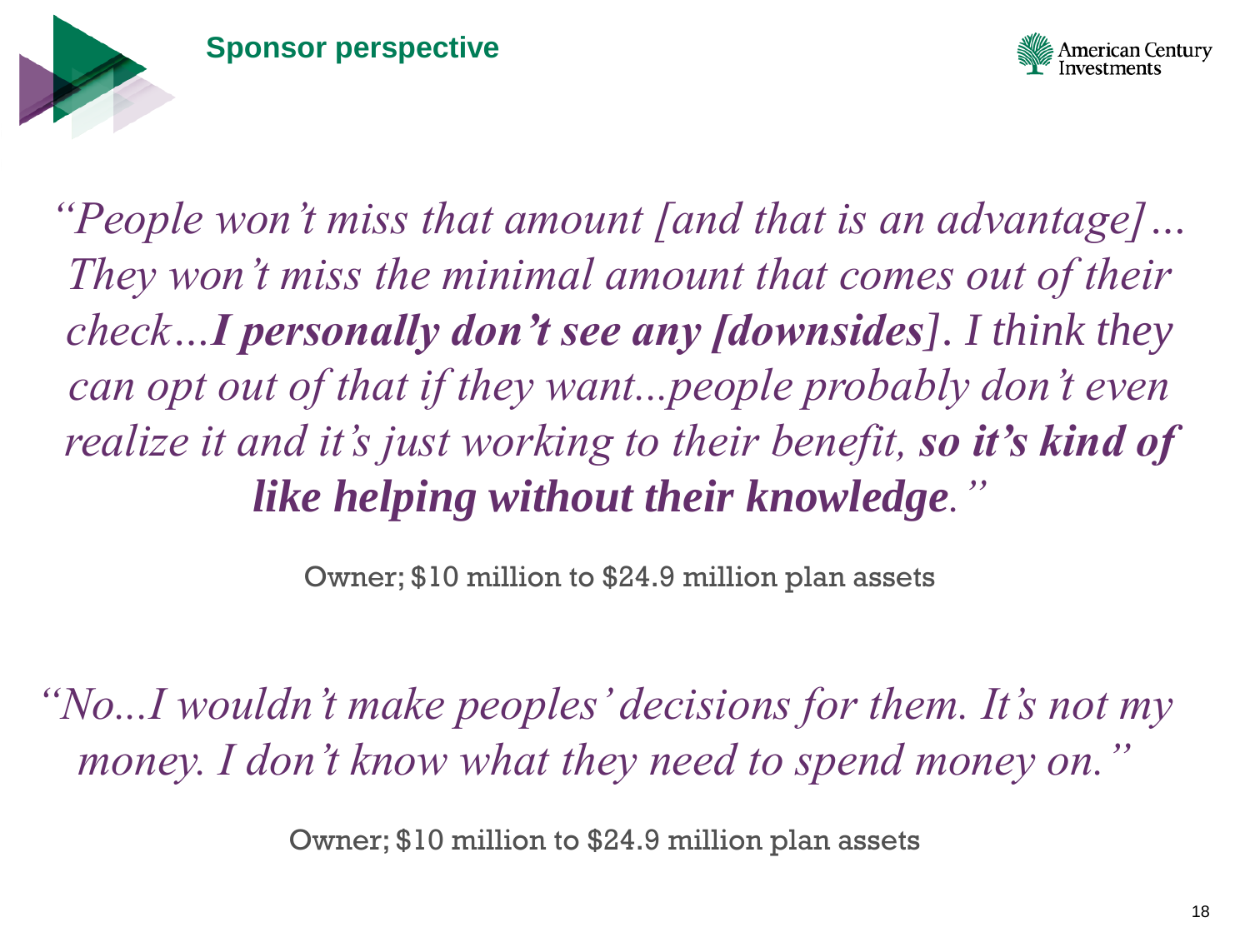

**Participants are looking for a push**



#### **Best Description of Desired Action From Employer to Encourage Retirement Saving**

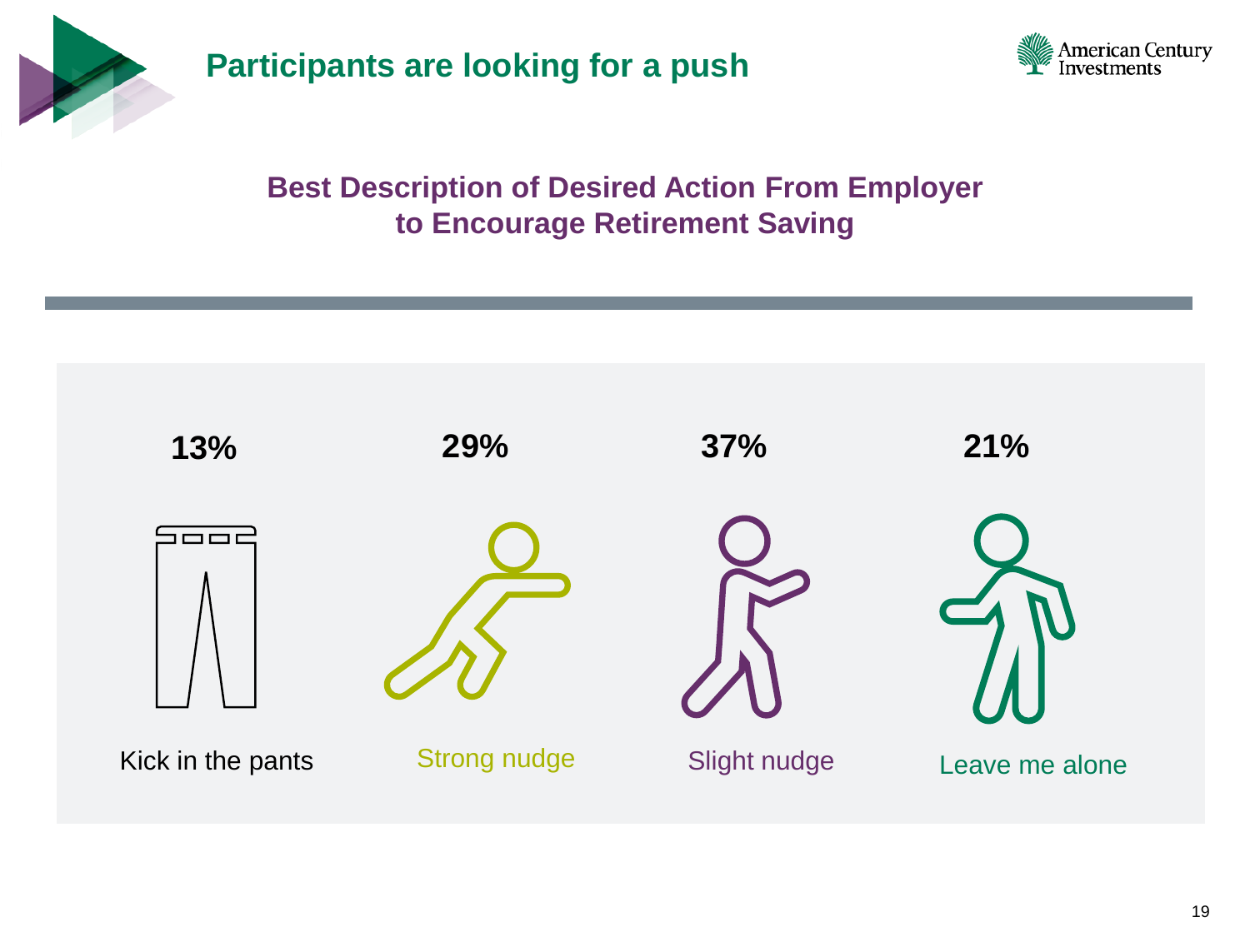

**.**

**Four in ten participants think employers should structure retirement plans to be totally automatic** 



#### **Enrollment, Contributions, & Defaults Investments for Retirement Plans**

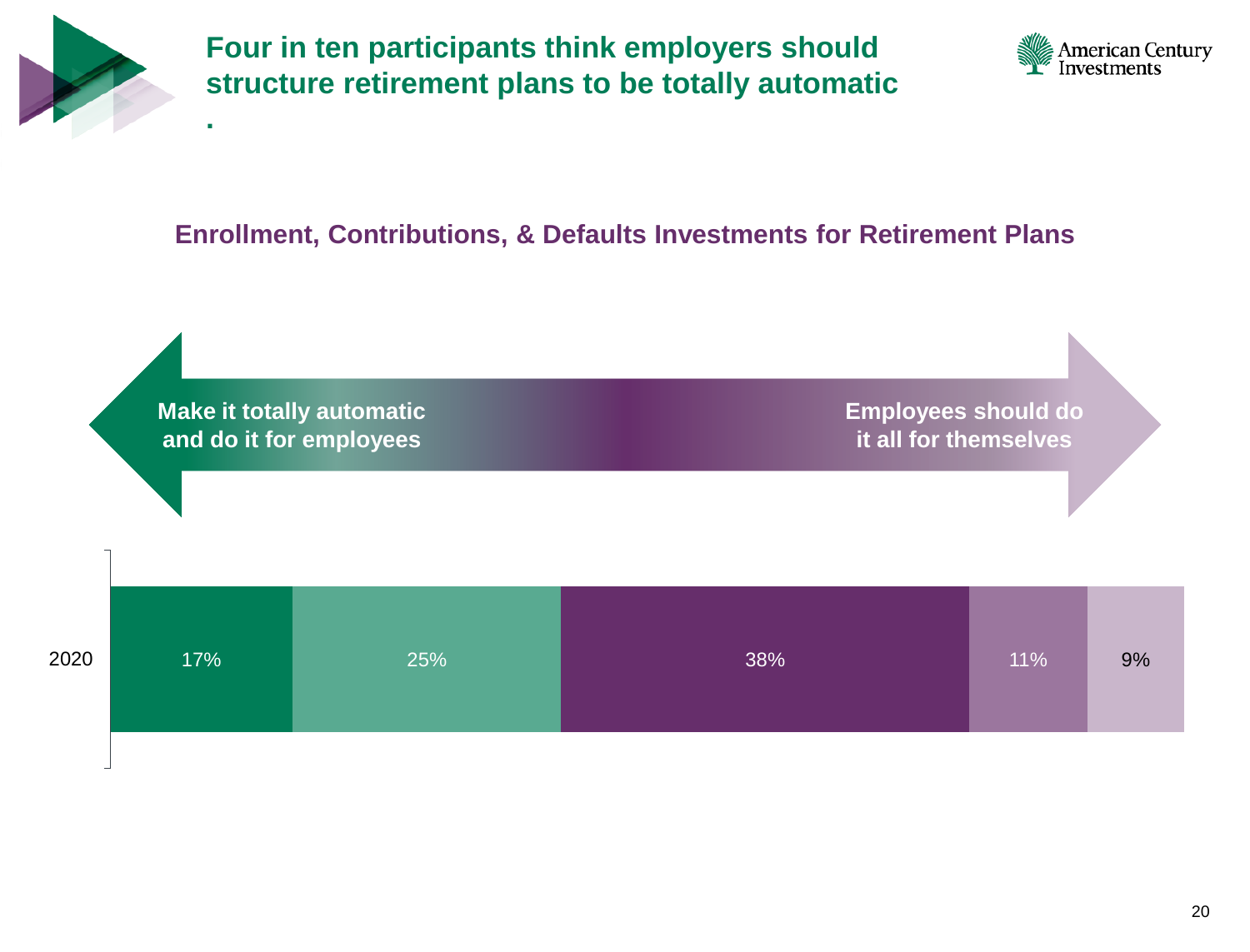



### *"No, I don't think we would do that…Salary increases haven't been huge."*

Director of Global Benefits; \$4 billion plan assets

*"We're always talking about where it automatically adds 1% every year... but that's just another thing that we always seem to stall on…So we are looking at that at this point...I'm in favor of it."* 

Benefits Manager; \$50 million to \$74.9 million plan assets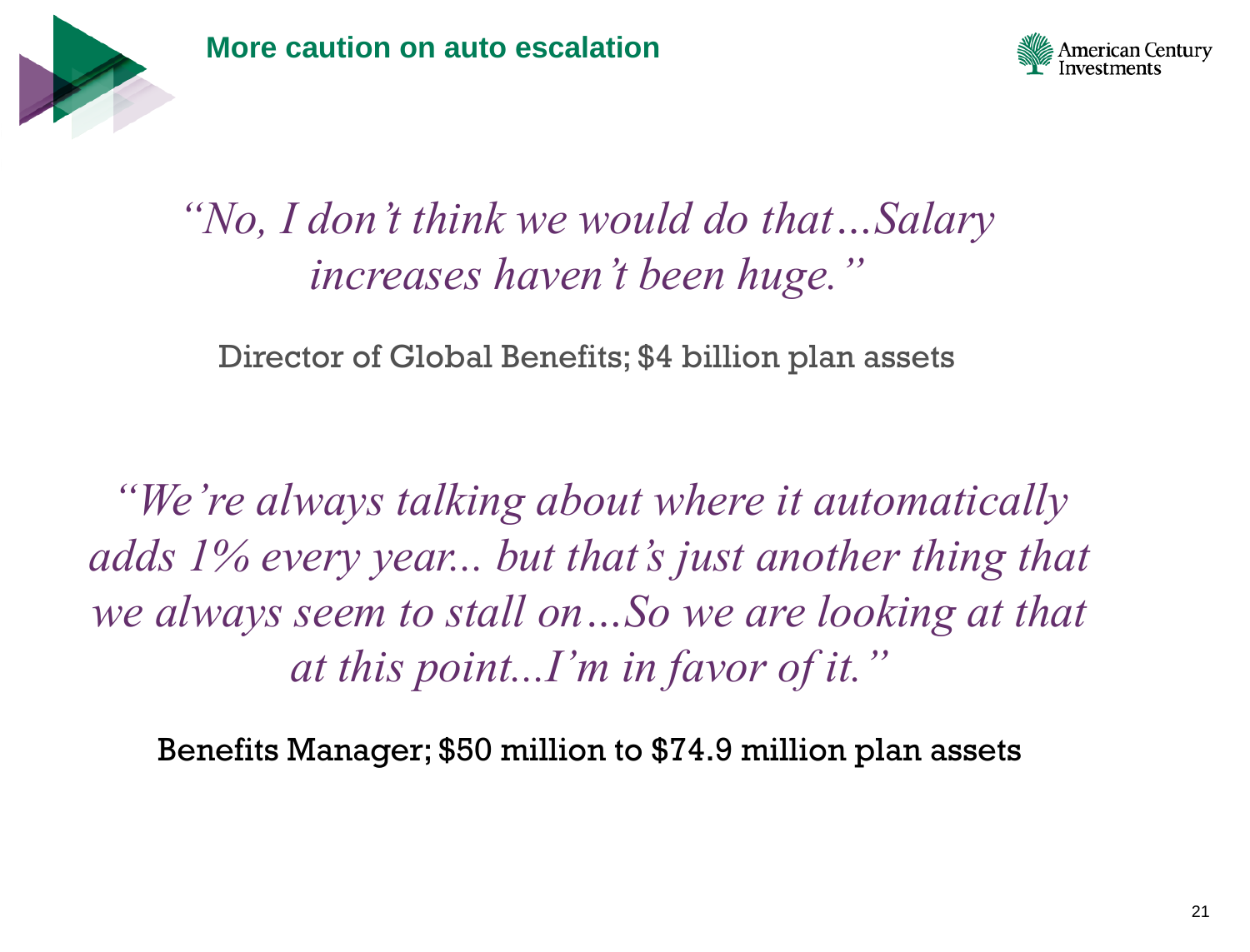

#### **The match matters**



#### **Retirement Contribution Match vs. Salary Increase**

**70% support for 3% contribution over salary increase**

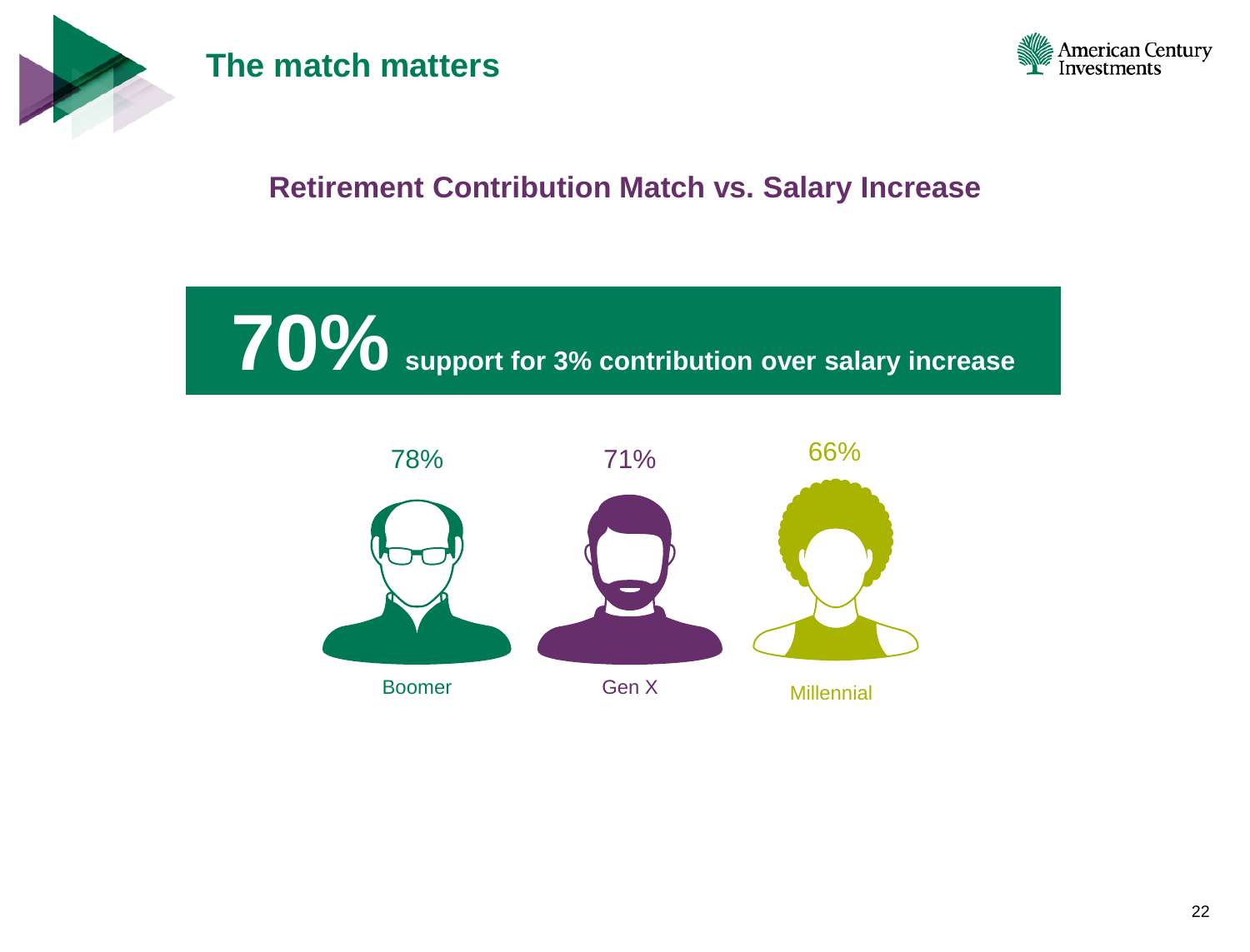

#### **The match matters**



#### **Retirement Contribution Match vs. Salary Increase**

**65% support for 6% contribution over salary increase** 

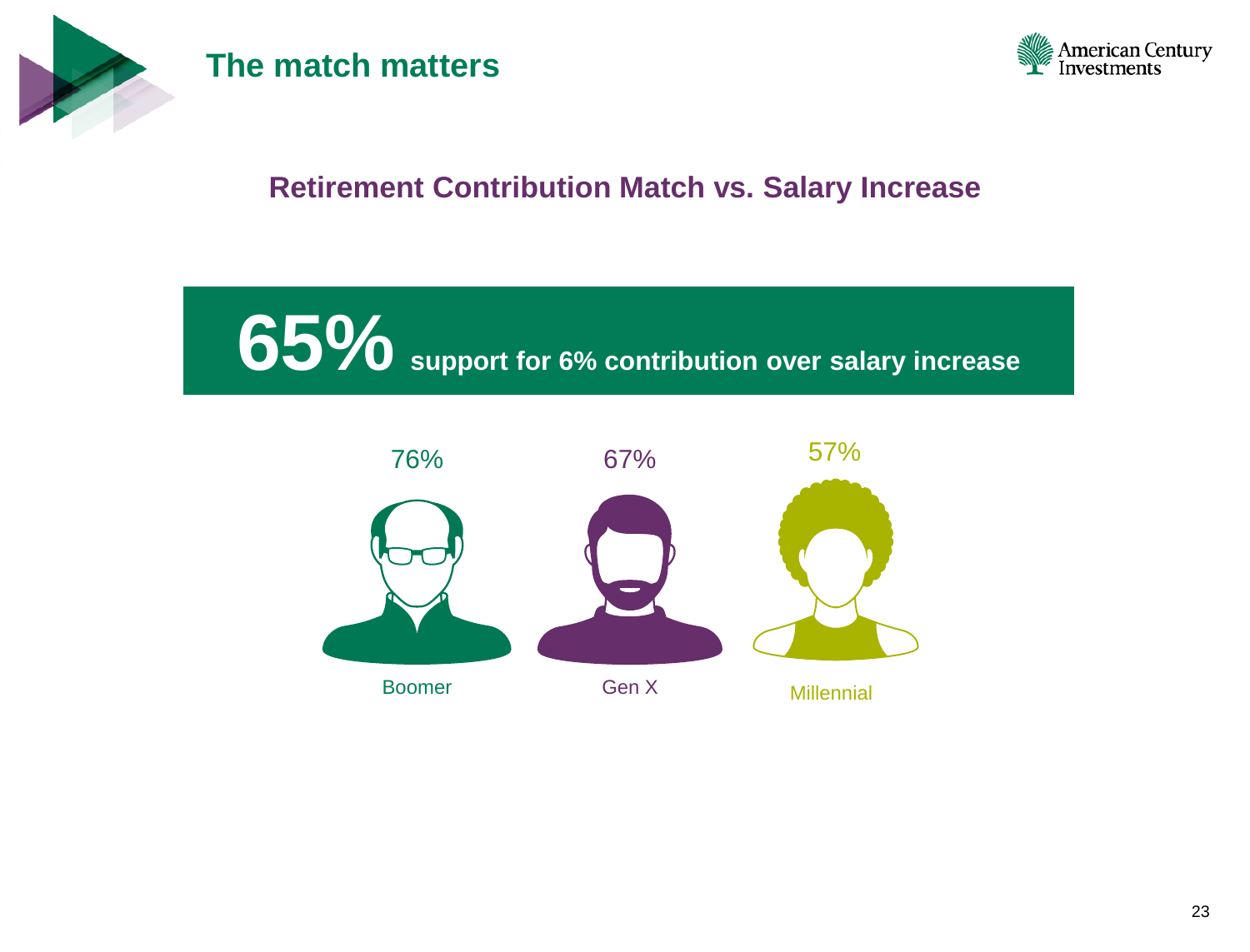





## **Special Features**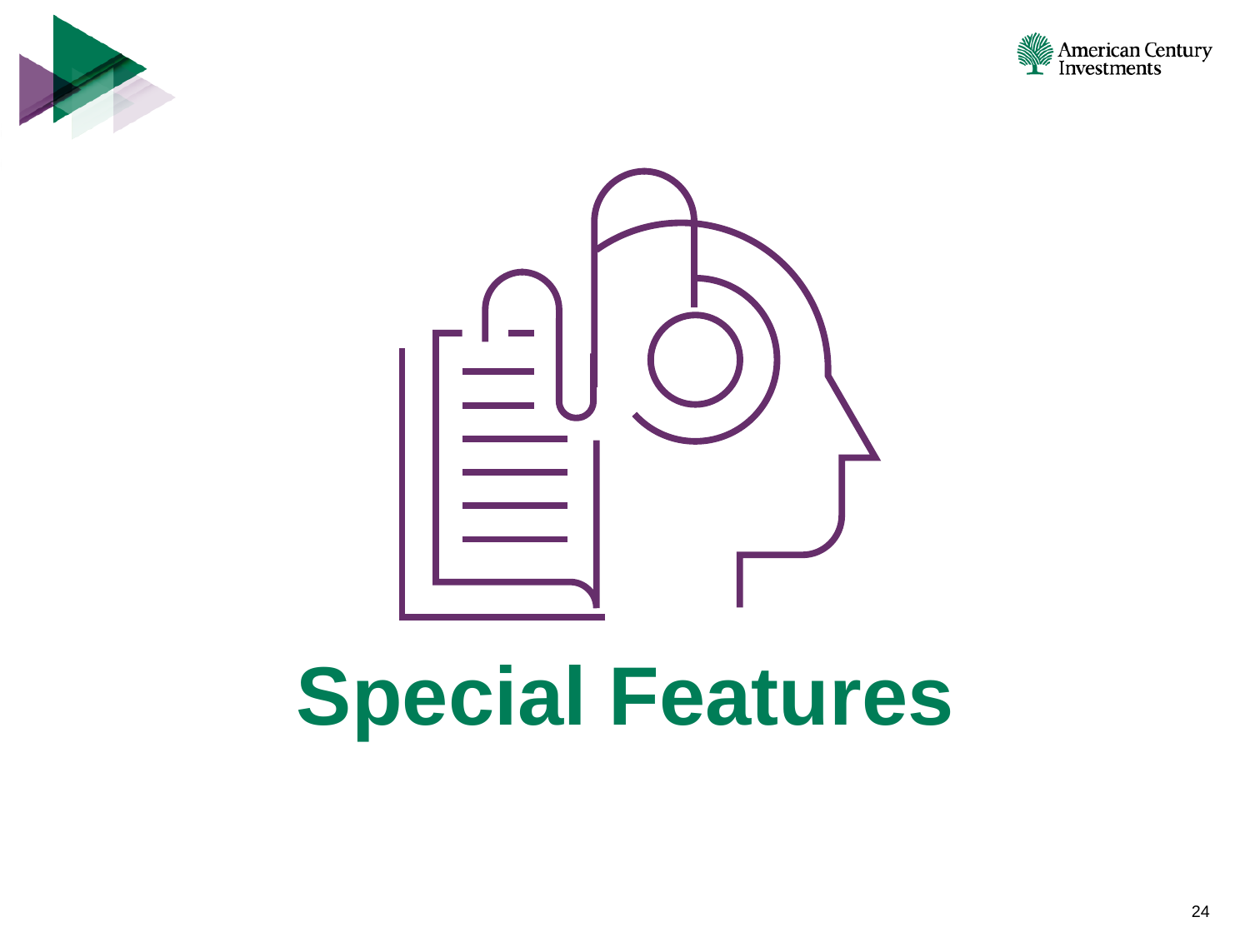

**Participants support retirement income** 



#### **8 in 10 would be more likely to leave assets in the plan to draw income**

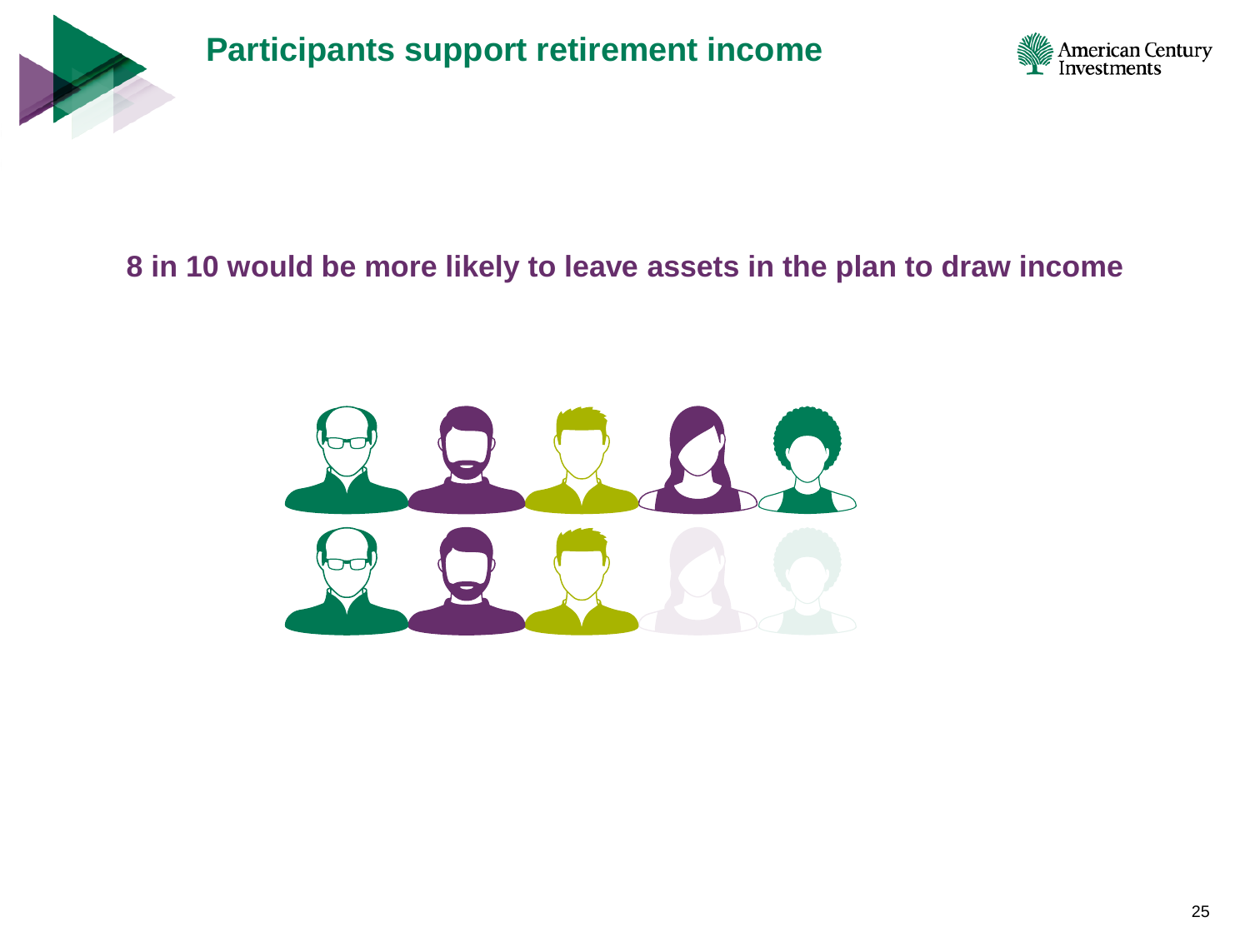



"An [advantage would be a] steady stream of income once you retire…obviously you're not making any money except Social Security…or a pension or whatever. A lot of people I think would really benefit by having a steady income stream, especially the people who don't manage their money very well…[you'll] know what you're going to be getting at all times."

Benefits Manager; \$50 million to \$74.9 million in plan assets

*"Honestly, I have no idea what the obstacles would be. I've never looked into it."* 

Benefits Manager; \$50 million to \$74.9 million plan assets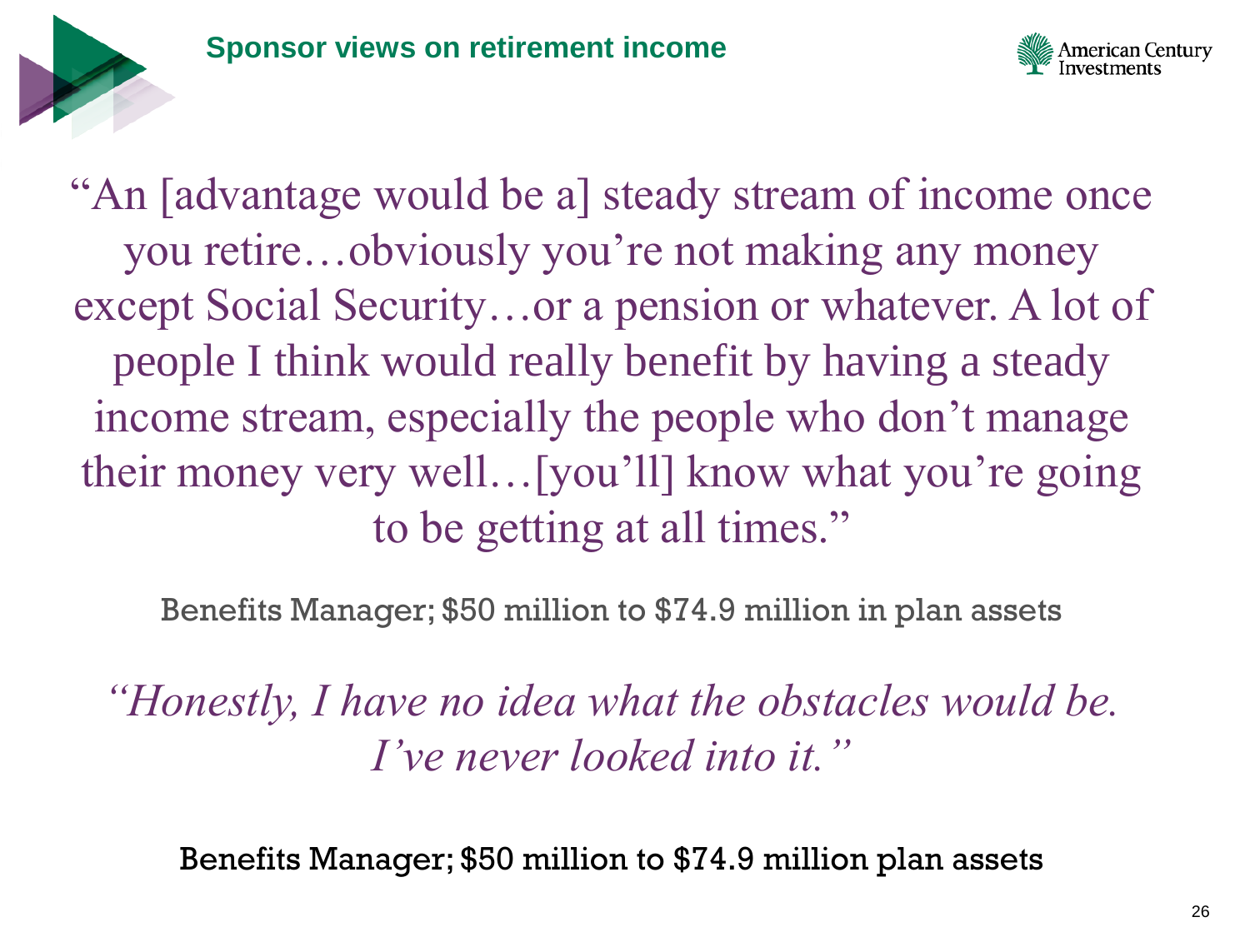



#### **Attractiveness of Holistic Financial Advice**

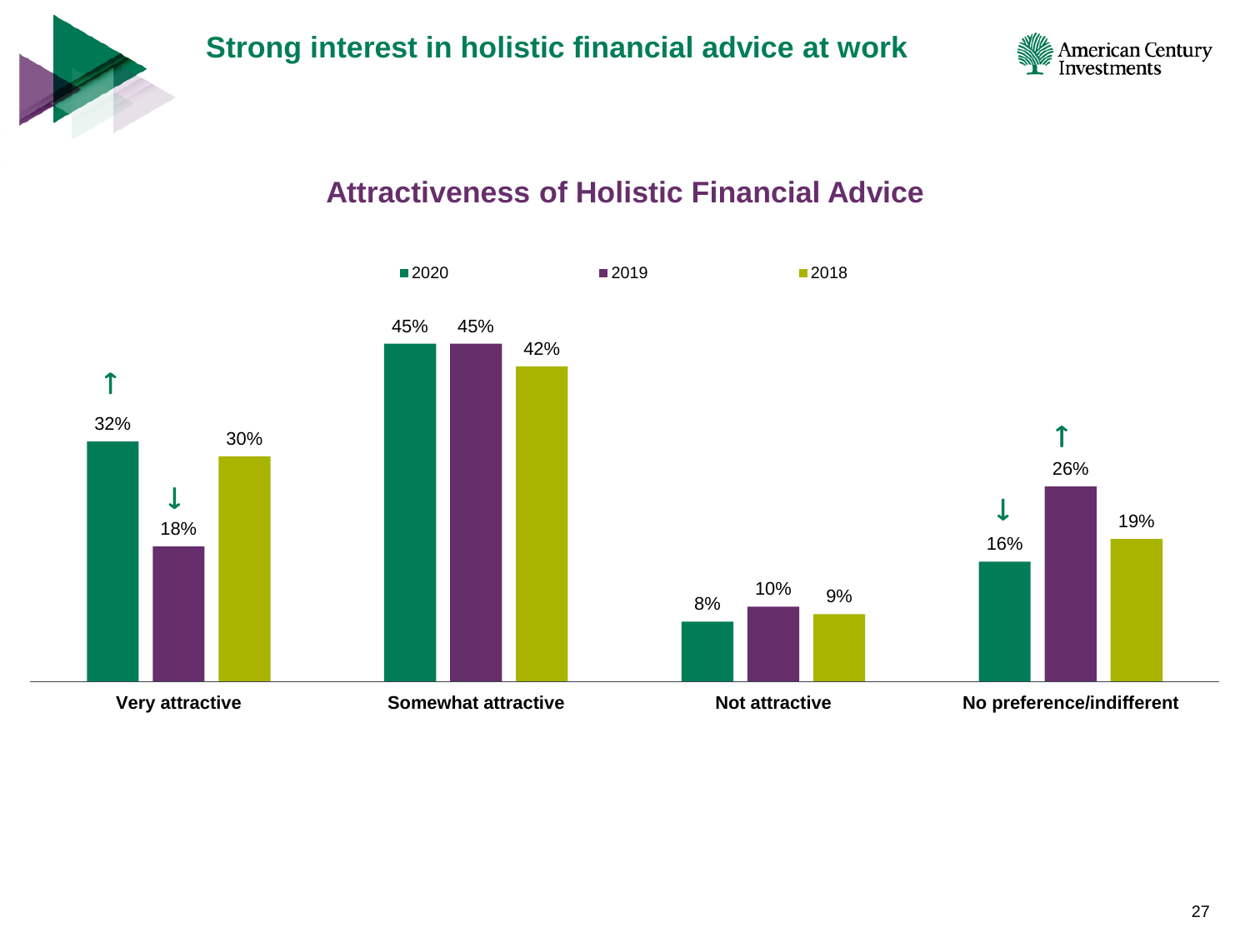

#### **At least "somewhat attractive" for holistic advice**









Gen X



85%

73%

**Millennial** 

28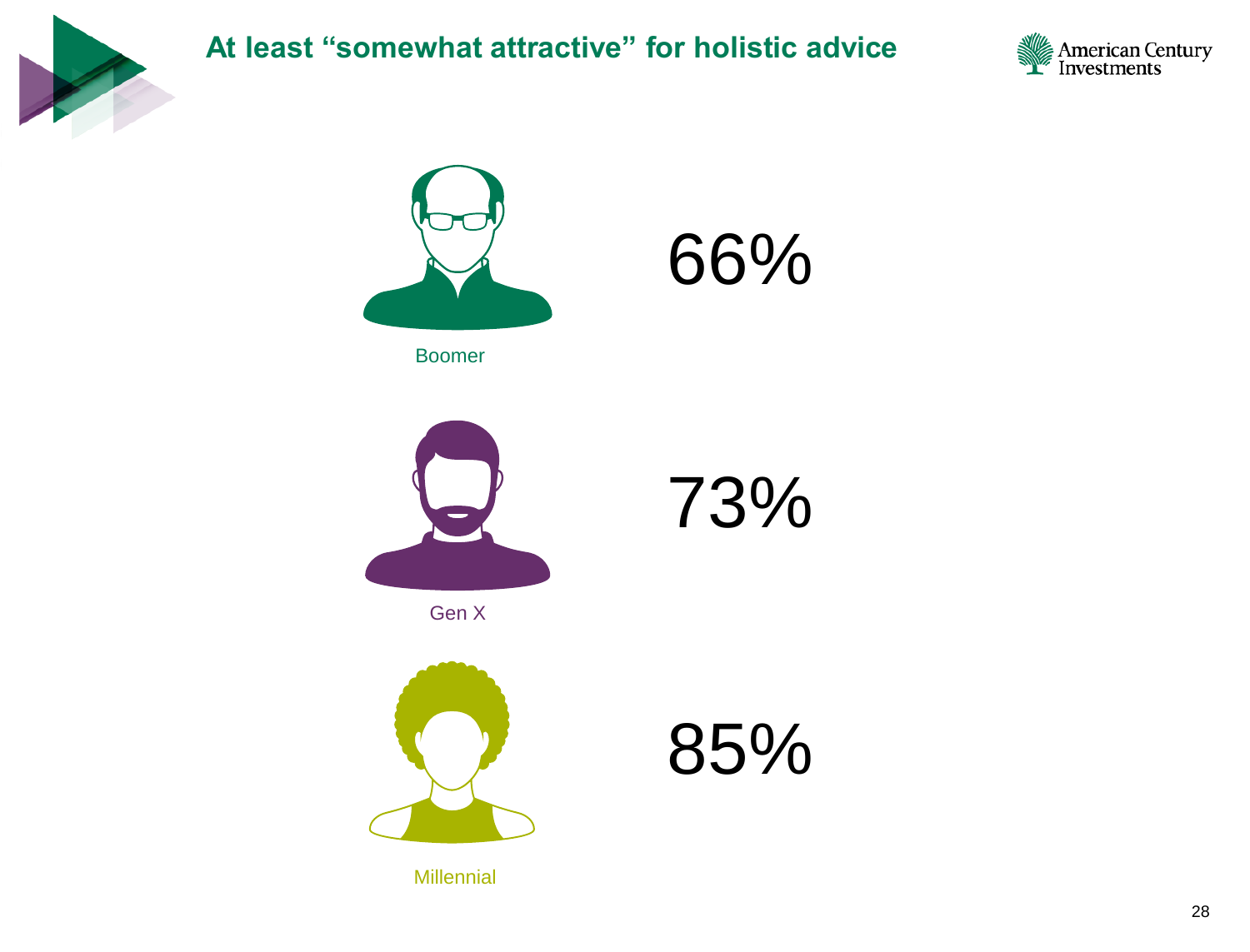



#### **Interest in Having an ESG as Part of Retirement Savings Plan**



A strategy or emphasis on environmental, social and governance factors ("ESG") may limit the investment opportunities available to a portfolio. Therefore, the portfolio may underperform or perform differently than other portfolios that do not have an ESG investment focus. A portfolio's ESG investment focus may also result in the portfolio investing in securities or industry sectors that perform differently or maintain a different risk profile than the market generally or compared to underlying holdings that are not screened for ESG standards.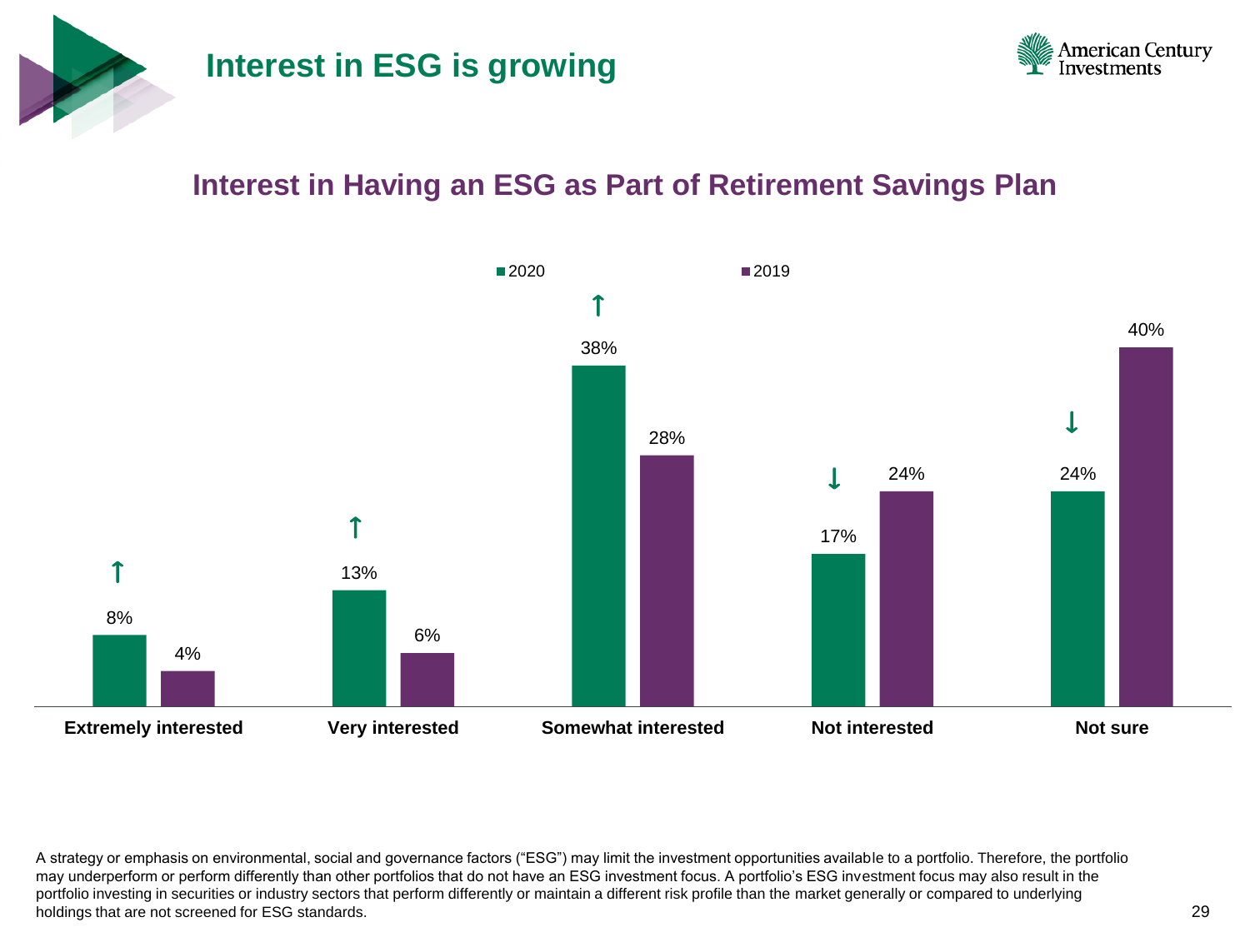

#### **Interest in ESG is growing**



Men are more likely to be "extremely" or "very interested" *even if performance is worse than the average product.*

Participants with an **income of \$100k or more** are more likely to be "extremely interested"



illennials are twice as likely to be at least<br>The single side of the side of the sery interested" than Baby Boomers<br>Note of the side of the same control of the same of the same of the same of the same of the same of the sa *Millennials are twice as likely to be at least "very interested" than Baby Boomers*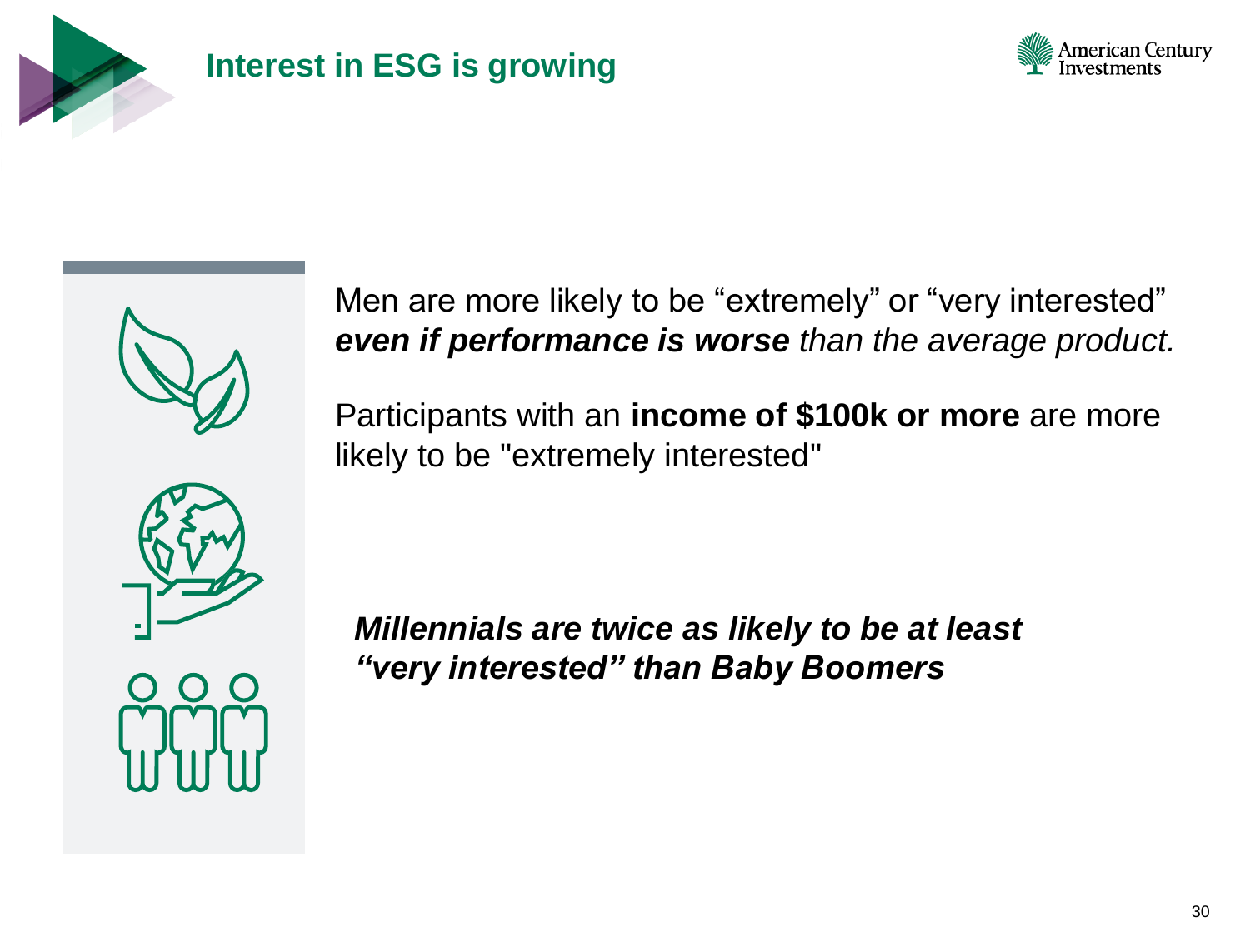



*"I think [employees would be interested] because most of them have grandchildren and children…we're [all] in the same mind set as far as making as little impact on the footprint as we can."* 

Owner; \$10 million to \$24.9 million plan assets

*"I just don't think there's an appetite…we just had not brought those up or the investment counseling consultant firm hasn't brought them to us. It just hasn't been on the radar. We have enough as it is."* 

Director of Global Benefits; \$4 billion plan assets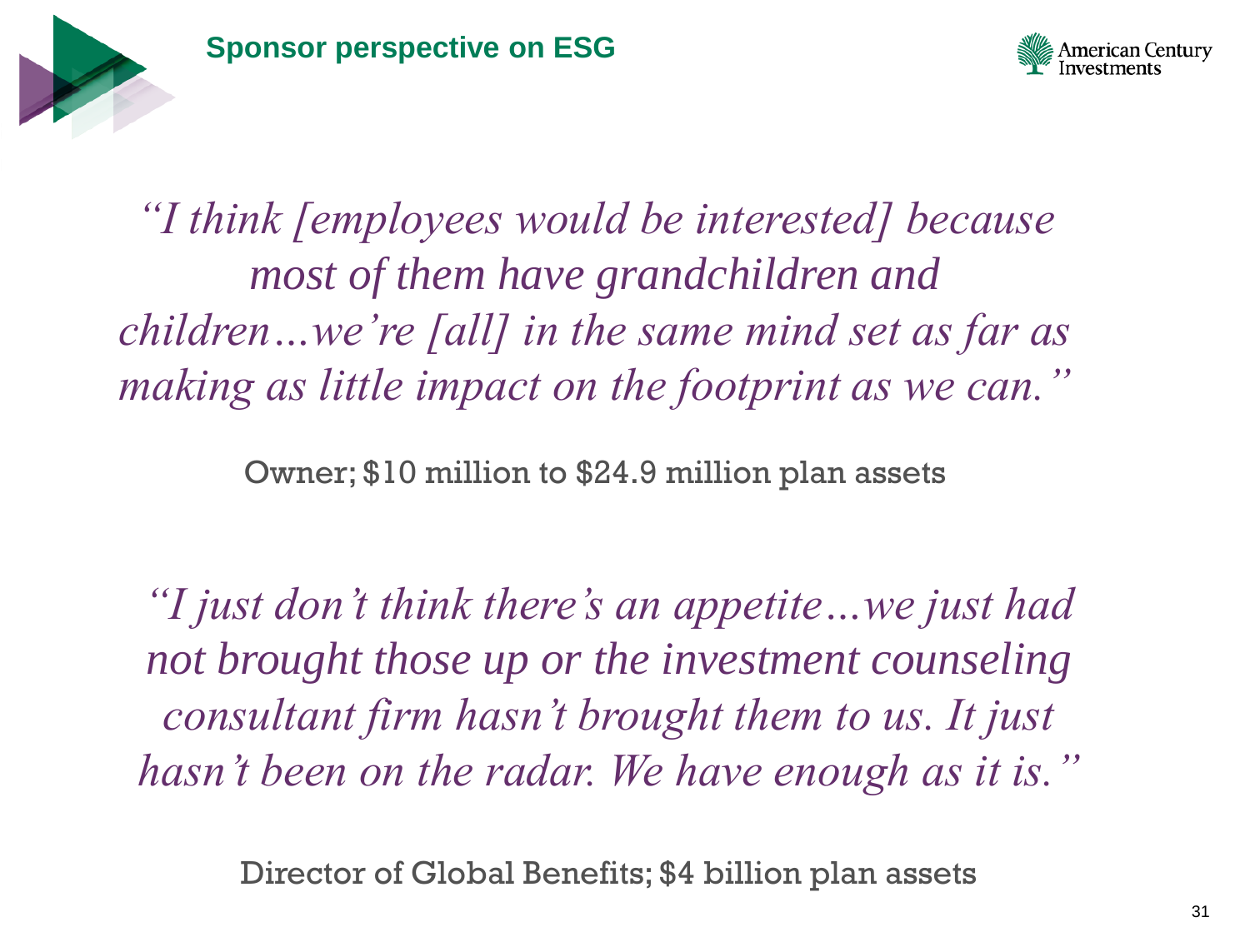





### **Risk and Worry**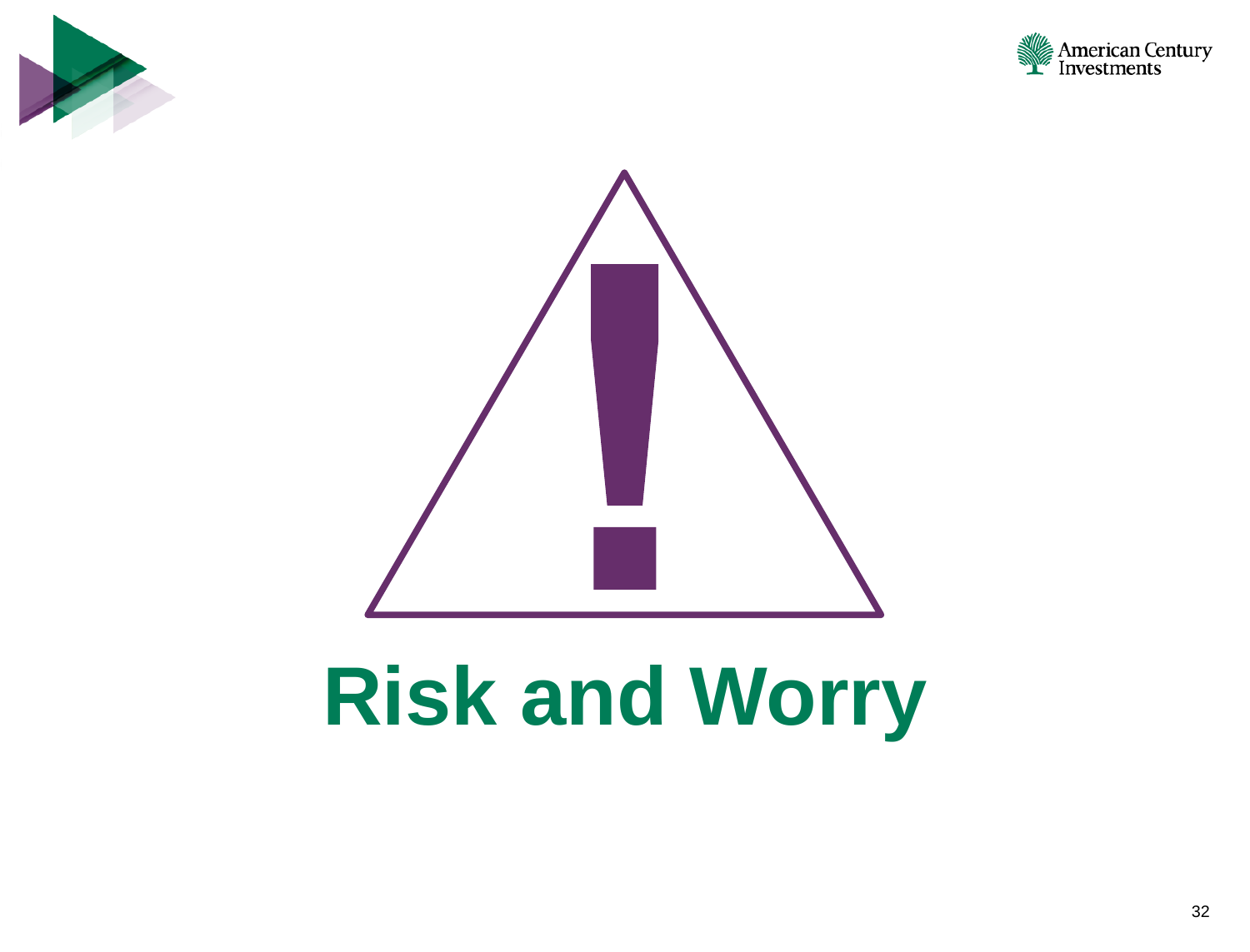

**Fewer worried about running out of money than before**



#### **Concerns About Retirement**



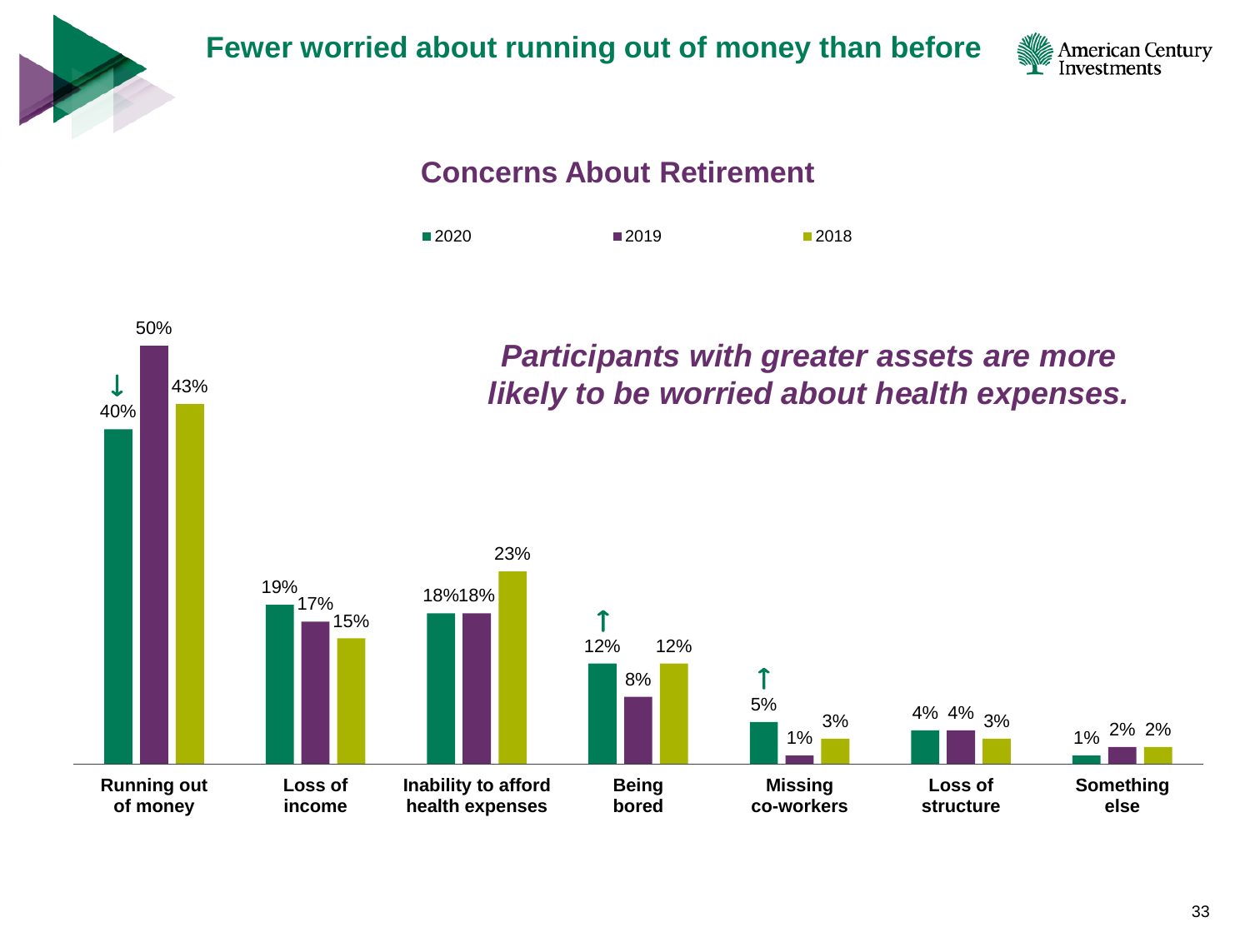



#### **Level of Concern About Different Types of Risks**

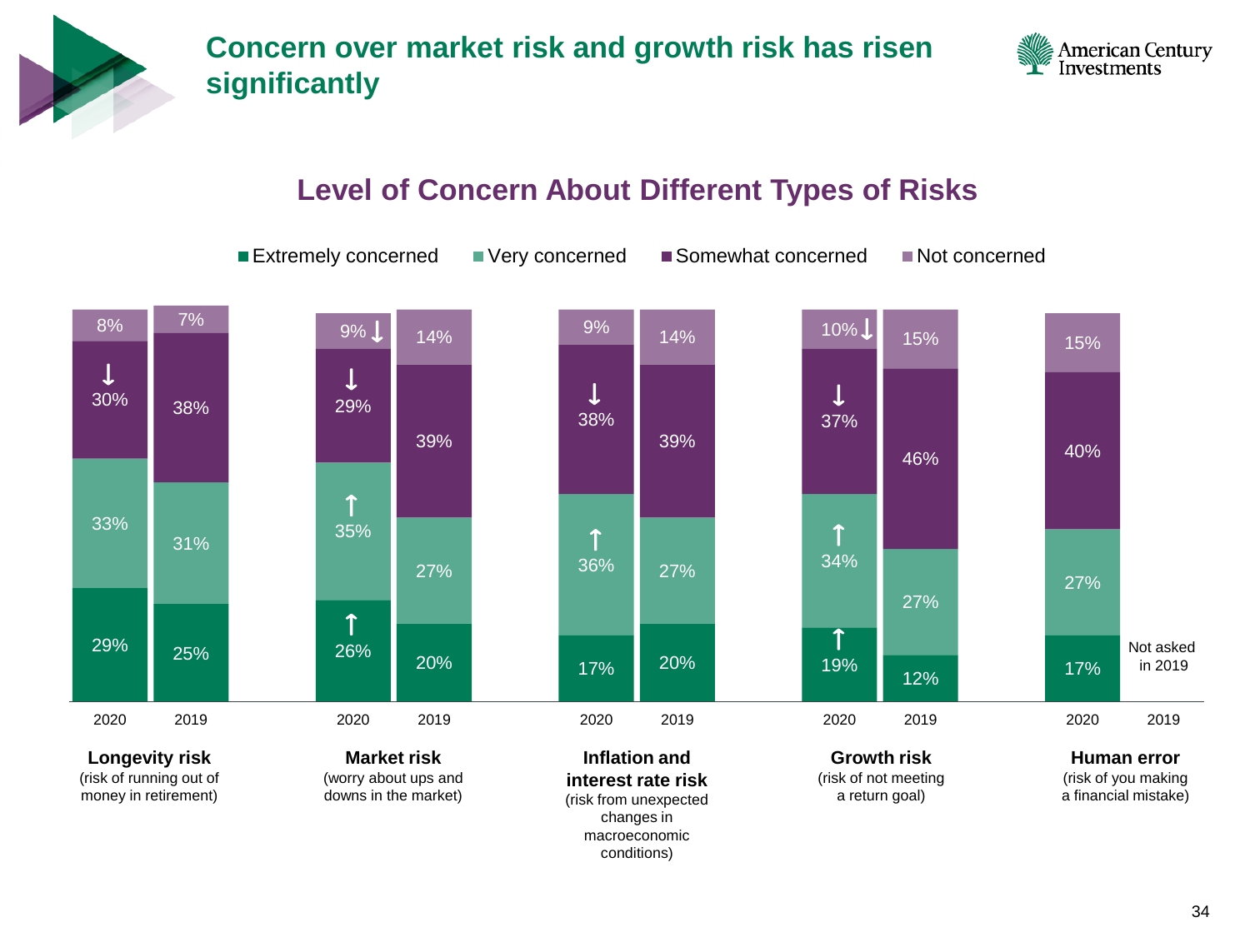

**Four in ten are most concerned about market risk, a significant increase from last year**



#### **Risk Category of Most Concern**

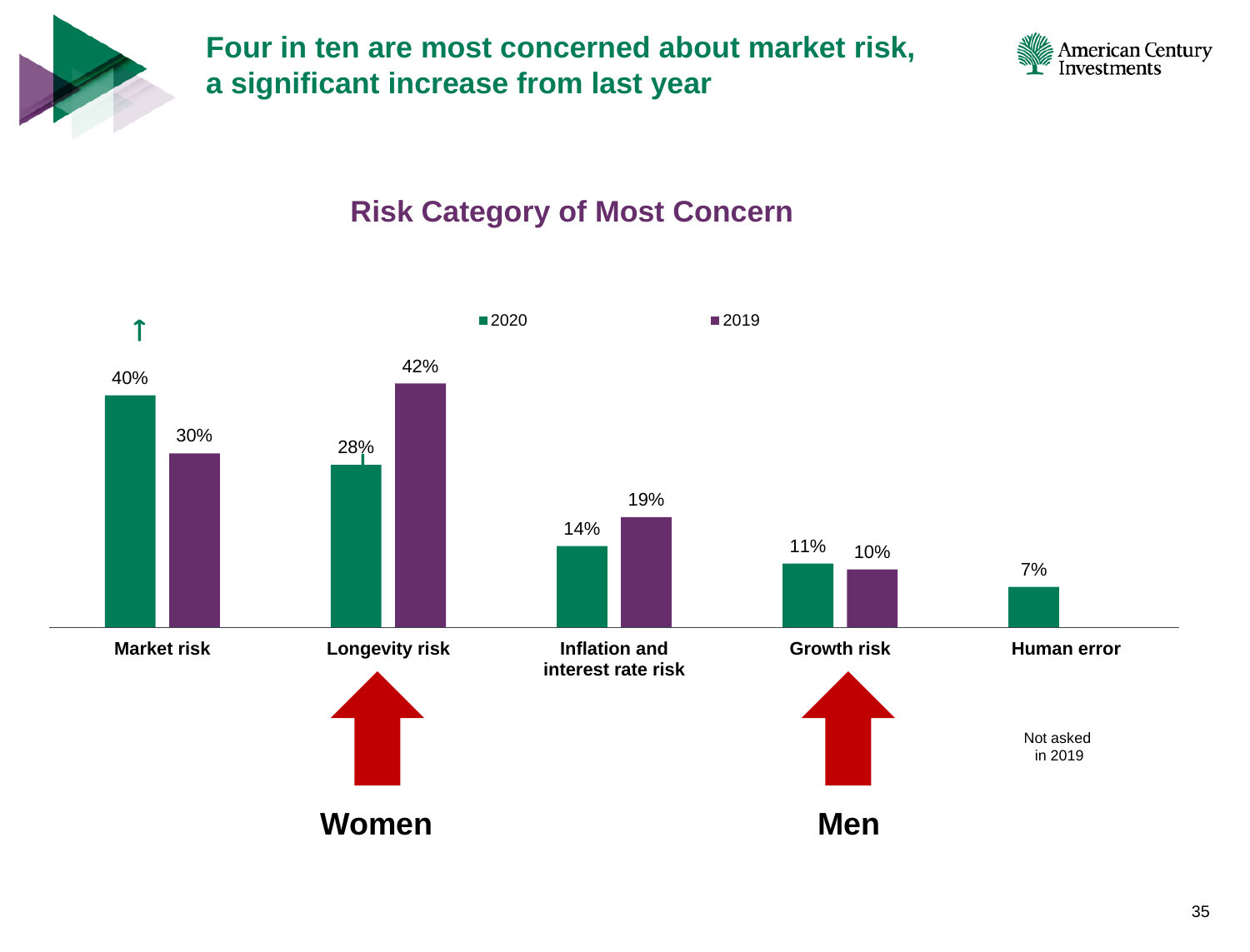



- Regardless of generation, emotions run high on finances, including retirement saving plans.
- Embrace automatic features
- ► Keep evaluating plan investments and additional services through the lens of participants.
	- ESG, retirement income and holistic advice
- Consider risk in all its forms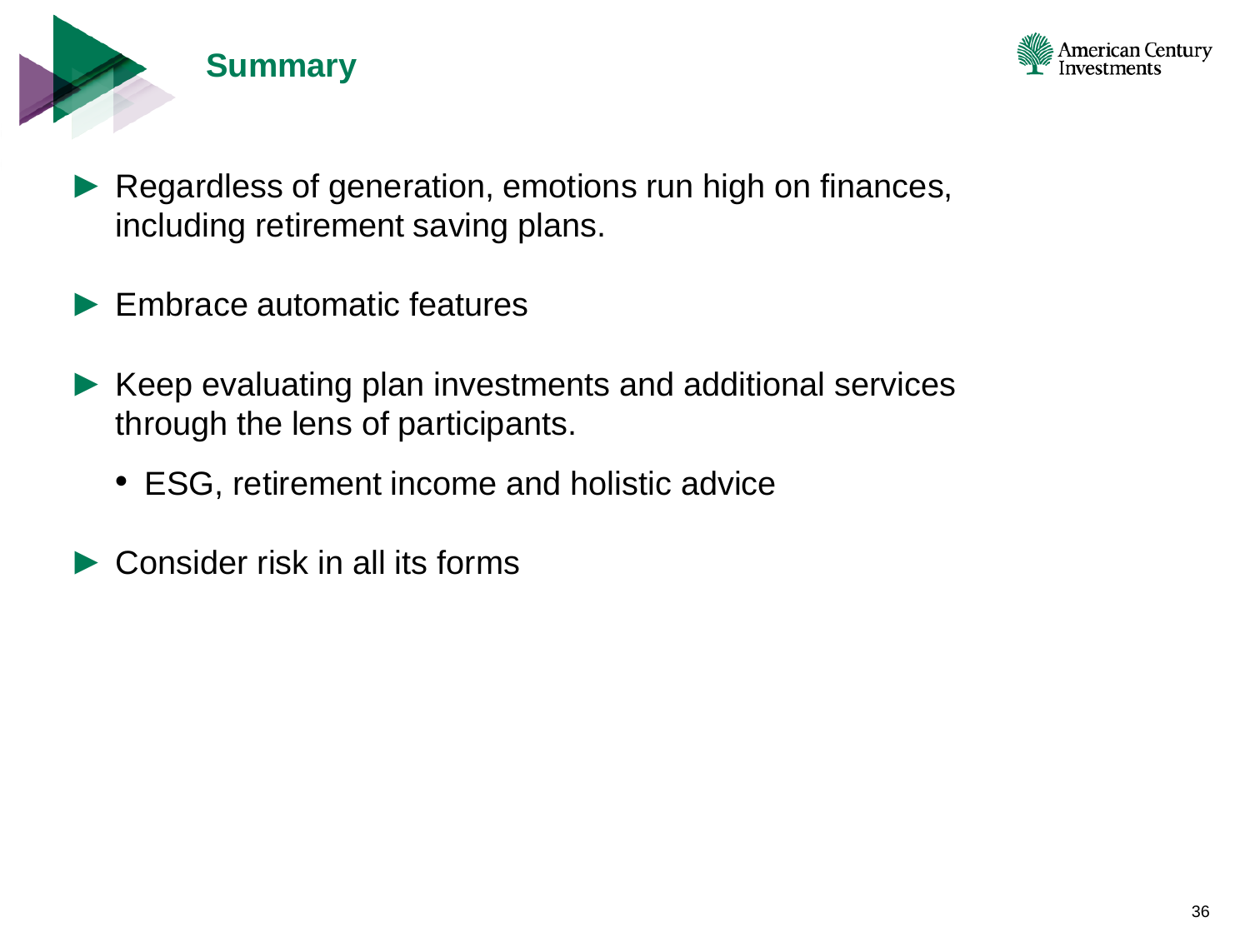

#### **Important Information**



#### **Managing Money, Making An Impact**

American Century Investments® is a leading asset manager focused on delivering investment results and building long-term client relationships while supporting research that can improve human health and save lives. It's how we and our clients together **Prosper With Purpose**. ®

Every day people are increasingly focused on investing to make the world a better place for themselves, their families, their organizations and the world at large. It is possible to live a more meaningful and impactful life and give back something that's more valuable than money.

When you invest with us, you can also invest in the future of others and have the potential to impact the lives of millions. That's possible because of the distinct relationship with the Stowers Institute for Medical Research, which owns more than 40% of American Century. Our dividend payments provide ongoing financial support for the Institute's work of uncovering the causes, treatments and prevention of lifethreatening diseases, like cancer.

Together we can become a powerful force for good.